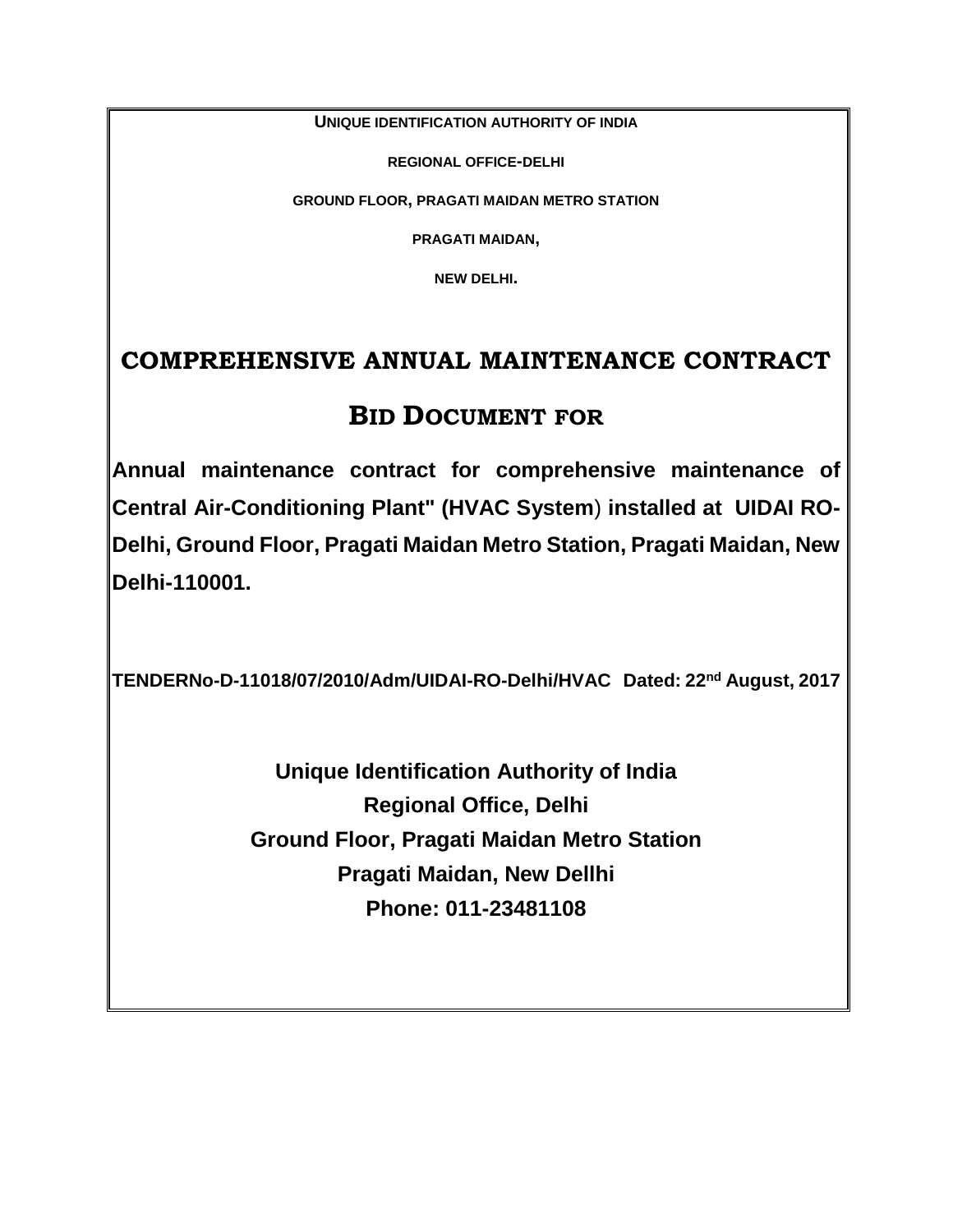# **NOTICE INVITING TENDER**

**NAME OF THE WORK:** Annual maintenance contract for comprehensive maintenance of central air-conditioning unit" (HVAC System) make M/s Voltas Ltd covering main office area and separate server room unit. for UIDAI RO-Delhi at Ground Floor, Pragati Maidan Metro Station, Pragati Maidan, New Delhi.

UIDAI RO-Delhi invites sealed and superscribed limited Bids in two Bid systems from OEM (Original Equipment Manufacturer) and Authorised Service dealers/service Providers of M/s Voltas having full knowledge of plant operation and maintenance and skills in trouble shooting for Annual maintenance contract for comprehensive maintenance of central air-conditioning unit" (HVAC System) make M/s Voltas Ltd.

| Name of the Work                        | Annual Maintenance Contract for operation and all Inclusive<br>Comprehensive Maintenance of central air-conditioning plant" (HVAC<br>System) for UIDAI RO-Delhi at Ground Floor, Pragati Maidan Metro<br>Station, Pragati Maidan, New Delhi. |  |  |
|-----------------------------------------|----------------------------------------------------------------------------------------------------------------------------------------------------------------------------------------------------------------------------------------------|--|--|
| Bid security / Earnest<br>Money (EMD)   | <b>Rs.10,000</b> (EMD in a separate envelop, shall be part of the Technical<br>Bid) by a Demand Draft in favour of "DDO, UIDAI, RO-DELHI"<br>payable at New Delhi                                                                            |  |  |
| Cost of Bid Document                    | <b>NIL</b>                                                                                                                                                                                                                                   |  |  |
| <b>Issue</b><br>οf<br>BID.<br>documents | From 23.08.2017, (May be collected from office on all working days<br>or down loaded from website www.uidai.gov.in.                                                                                                                          |  |  |

# **IMPORTANT INFORMATION**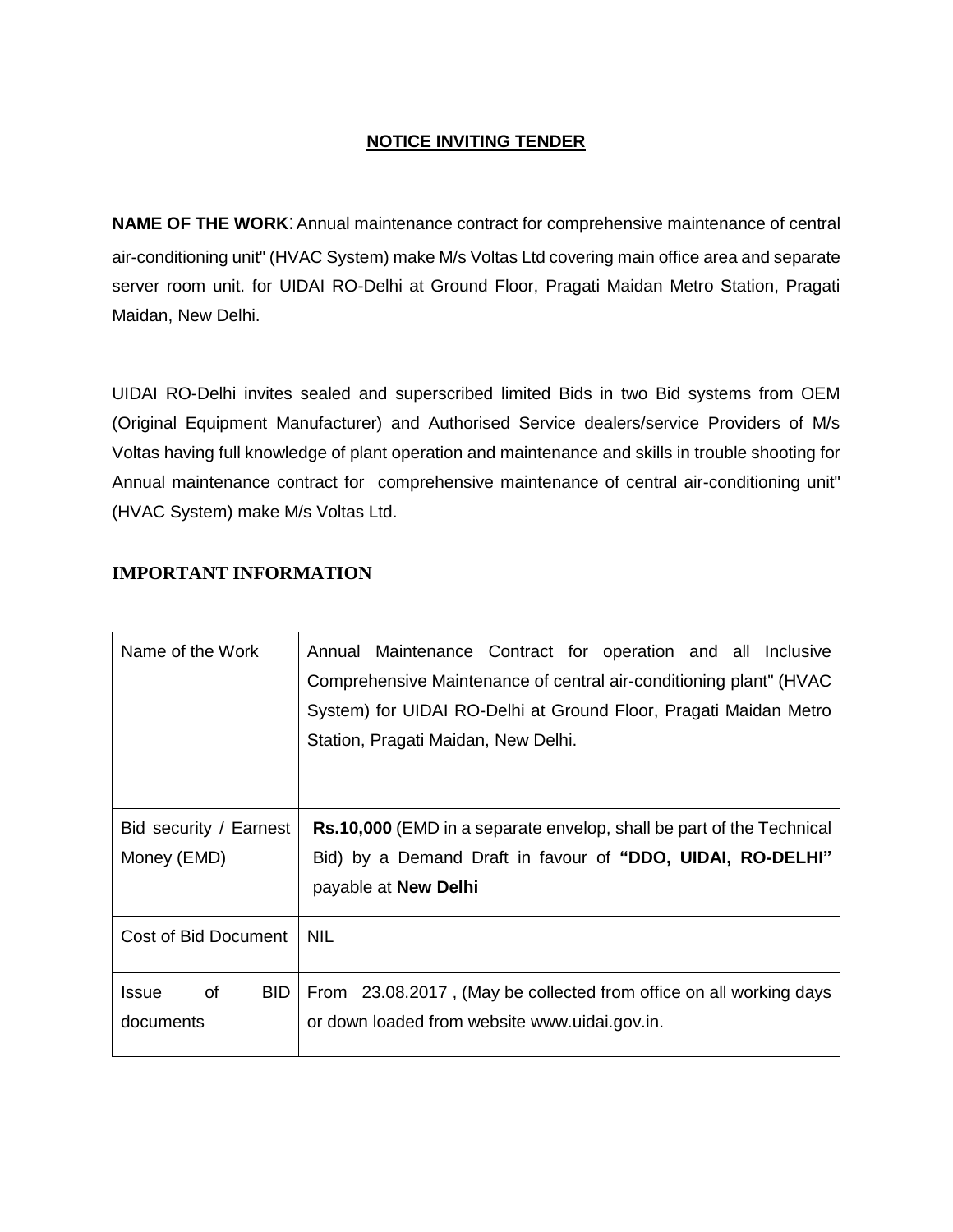| Last date & time of<br>Submission<br>0f<br>completed Bids                                    | 13.09.2017 by 1530 hrs.                                                                                                                 |
|----------------------------------------------------------------------------------------------|-----------------------------------------------------------------------------------------------------------------------------------------|
| time<br>&<br><b>of</b><br><b>Date</b><br>opening of Technical<br><b>Bids</b>                 | 13.09.2017 at 1600 hrs                                                                                                                  |
| &<br>time<br><b>Date</b><br>of<br>opening of Financial<br>bid                                | To be intimated separately to technically successful bidders only.                                                                      |
| <b>Period</b><br>for<br>submission<br><b>of</b><br><b>Performance</b><br><b>Security</b>     | 15 days from issue of Letter of Acceptance                                                                                              |
| Period for signing of<br><b>Contract Agreement</b>                                           | 15 days from issue of Letter of Acceptance                                                                                              |
| <b>Address</b><br>for<br>communication<br><i>in</i><br>connection with<br>this<br><b>BID</b> | UIDAI, Regional Office Delhi,<br>Ground Floor, Pragati Maidan Metro Station,<br>Pragati Maidan, New Delhi- 110001<br>Phone 011-23481108 |

**Note: All the interested parties are requested to visit the site before bidding for proper assessment of the subject work. The installations shall be taken over on as is where is basis.**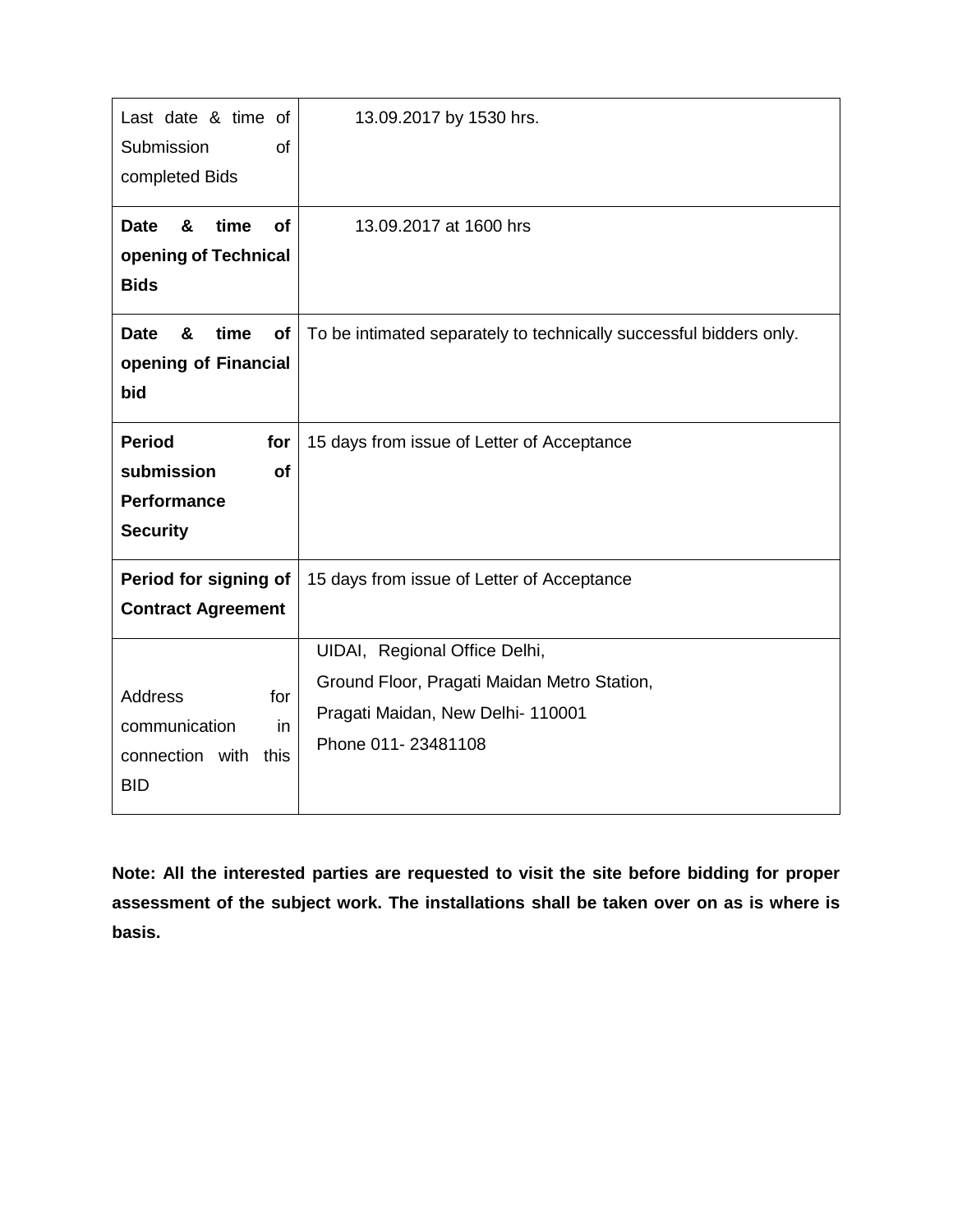### **ELIGIBILITY CRITERIA:**

- i). The bidding agency/firm/company should have well established set up and in existence for the past 3 years
- ii) Prospective vendors shall have **w**ell experienced in similar type of works and should be Authorised Service dealers/service providers of M/s Voltas Ltd
- iii) Annual financial turnover during the last three years, ending  $31^{st}$  March of the previous financial year i.e 31.3.2017, should be not less than Rs. 5,00,000/- .
- iv) Experience of having successfully completed similar works for operation and maintenance during last 3 years ending last day of month previous to the one which application are invited.
- v) The bidder should have in possession of running AMC for similar/identical work in respect of minimum 02 Nos. of Central Air conditioning units having capacity of 40 tons or more (each single unit) in any govt. sector/Govt/PSU/large private Sector.
- vi) The bidding Agency should not have been blacklisted/debarred by any Govt Deptt/PSU/large Pvt. Sector undertaking or any pending investigation by any agency for unfair trade practices or malfunctioning.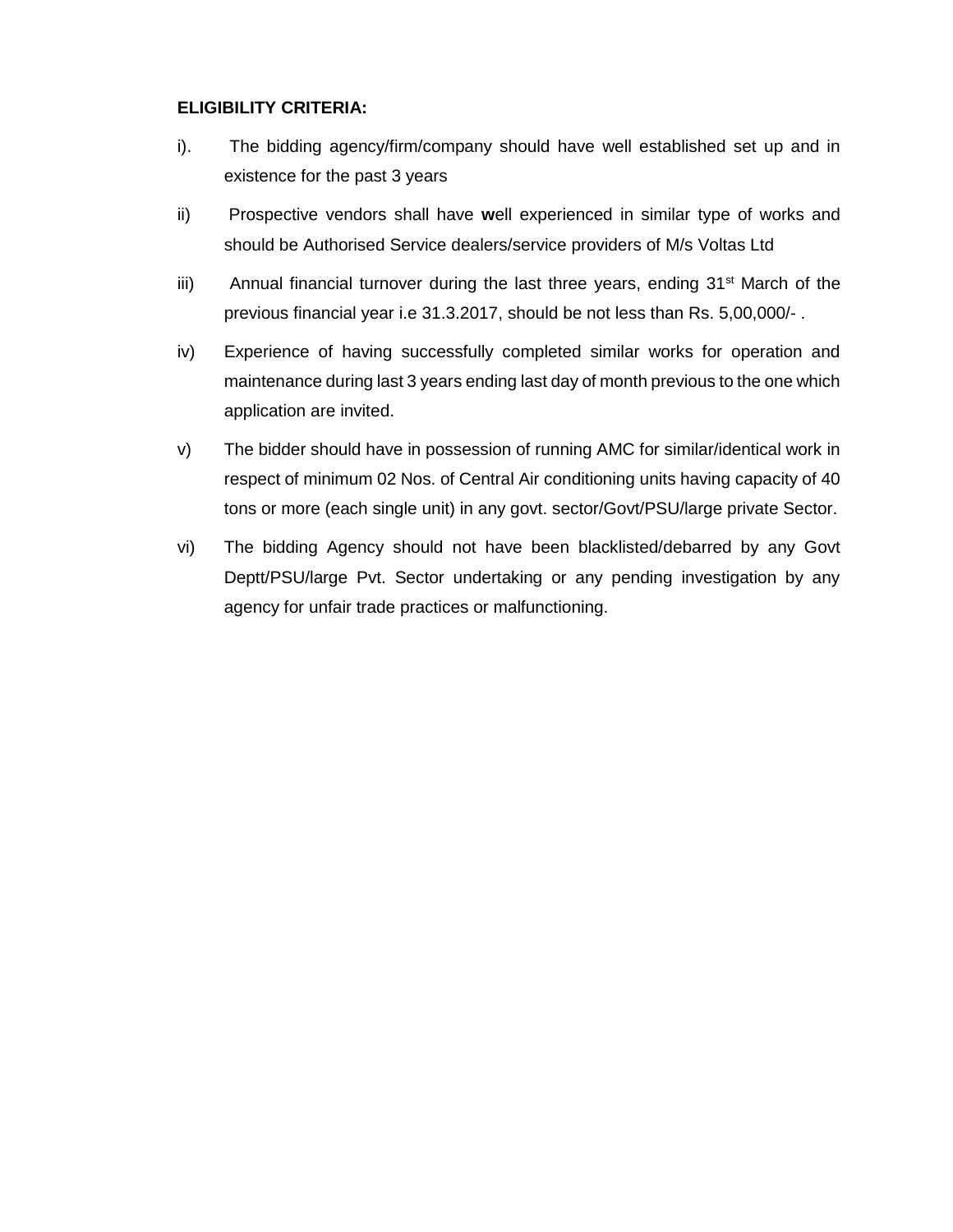#### **BID SUBMISSION**

The sealed and superscribed Bid must reach The Assistant Director General(Admn.), UIDAI RO-Delhi, Ground Floor, Pragati Maidan Metro Station, Pragati Maidan, Delhi completed in all respects, latest by **1530 hrs on 13.09.2017 and technical bids will be opened on 13.09.2017 at 1600 hrs.**

Bids received after the above-mentioned time and date

shall not be accepted. Any Bid document submitted through post/courier is at the risk of the bidders and UIDAI RO-Delhi is not responsible for any delay/loss.

The Bids should be submitted in two parts in separate sealed envelopes. Part I will comprise acceptance of our terms & conditions of contract, form of particulars duly filled in, copy of IT PAN Card, Service Tax Registration No. allotted by the concerned authorities, Details of Manpower available, Details of Tools and Tackles available for executing similar jobs, Earnest Money Deposit of **Rs.10,000/- (Rupees Ten Thousand Only)** and other supporting documents indicating the proof of having provided similar services to Govt. Departments / Public sectors Undertakings/ Large Pvt sectors.

Documents indicated in check list of Part I of Bid must be submitted. Bidders who are found competent on the basis of information submitted in **Part –I** will only be considered for opening of financial bid. The envelopes must be superscribed with the following information:

Both the envelopes should be securely sealed and stamped separately and clearly marked as **"Envelope No.1 – Technical Bid (EMD &** *Eligibility Criteria)* and **"Envelope No.2-** *Financial Bid"* respectively. Both the sealed envelopes should be placed in a third larger envelope clearly mentioning Bid Annual maintenance contract for operation and All Inclusive Comprehensive maintenance of Central Air-conditioning Plant" (HVAC System) for UIDAI RO-Delhi along with Bid Reference No, Due Date, Name of Bidder, Technical and Price bid in separate envelop inside etc.

**It may please be noted that incomplete Bids shall be treated as non-responsive and shall be summarily rejected.**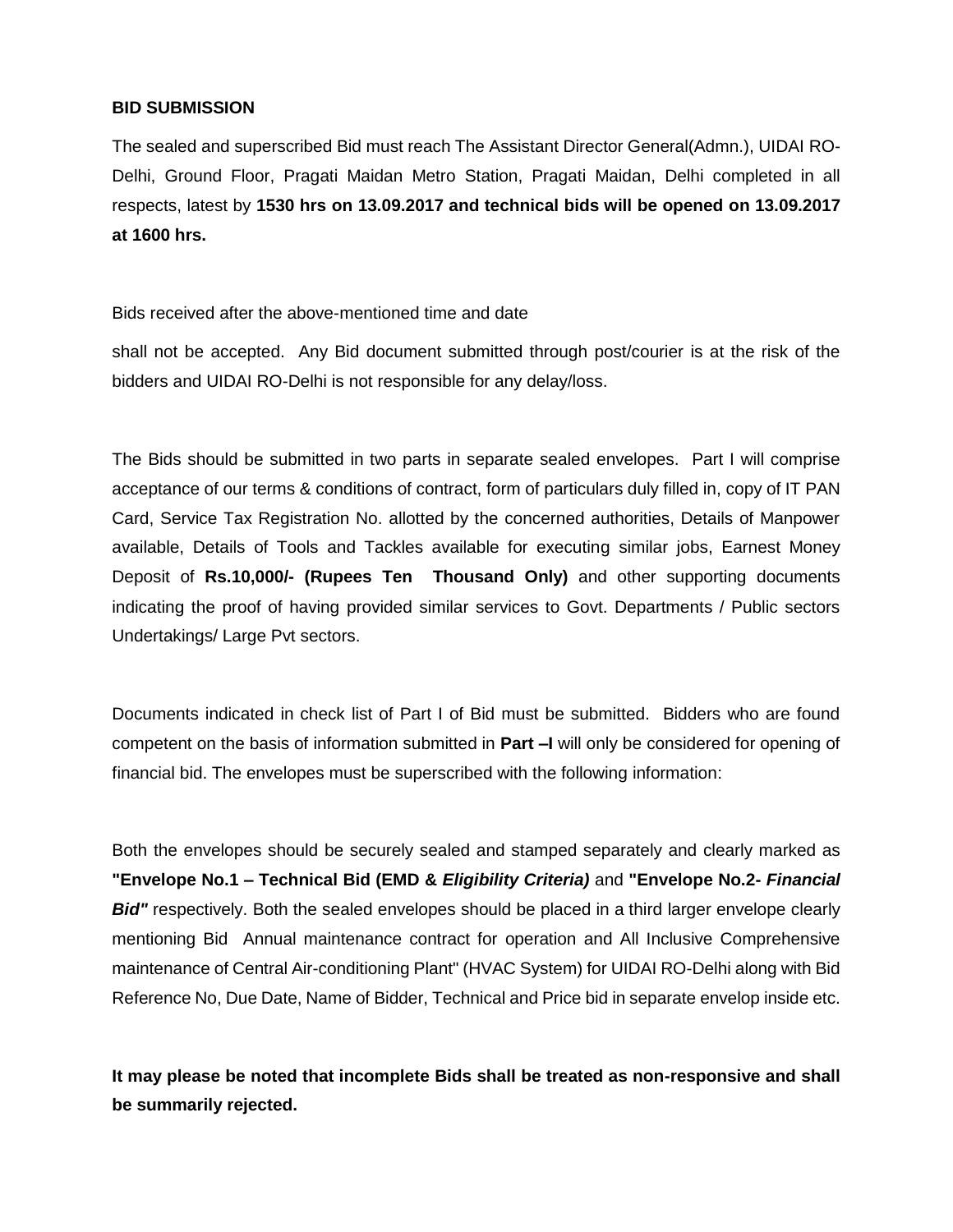### **GENERAL TERMS AND CONDITIONS (GTC)**

- 1. Sealed Bids in two bid system i.e. Technical Bid along with EMD, & Financial Bid separately, are hereby invited for the work of Annual maintenance contract for comprehensive maintenance of central air-conditioning unit" (HVAC System) make M/s Voltas Ltd installed at UIDAI RO-Delhi , Ground Floor, Pragati Maidan Metro Station, Pragati Maidan, Delhi.
- 2. The contract shall be in force for initial period of one year and may be extendable further for two years based on performance. The contract can be terminated by either party by issuing one months advance notice in writing. The extension of contract shall, however, be discretion of UIDAI RO-Delhi and will be on mutually agreed terms & conditions.
- 3. Bids must be received by UIDAI RO-Delhi at the address given not later than the time and date specified on the cover page. In the event of the specified date for the submission of bids being declared a holiday for UIDAI RO-Delhi, the bids will be received up to the appointed time on the next working day.
- 4. Bidders may inspect the site in advance before quoting the rates, since, they will be responsible for break down free services for Annual Maintenance Contract for operation and all Inclusive Comprehensive Maintenance of central air-conditioning plant" (HVAC System) for UIDAI RO-Delhi
- 5. Earnest money is liable to be forfeited, if the contractor selected for the work fails to sign the formal agreement within 15 days from the date of issue of work award letter.
- 6. Bids which do not fulfil all or any of the conditions or are incomplete in any respect are liable to summarily rejected
- 7. Duly filled Bid along with earnest money by Subscribing AMC for Annual Maintenance Contract for Comprehensive Maintenance of central air- conditioning plant" (HVAC System) for UIDAI RO- Delhi at Ground Floor, Pragati Maidan Metro Station, Pragati Maidan, New Delhi.' on the envelope Duly sealed should be sent to:

UIDAI, Regional Office Delhi, Ground Floor, Pragati Maidan Metro Station, Pragati Maidan, New Delhi- 110001 Phone 011- 23481108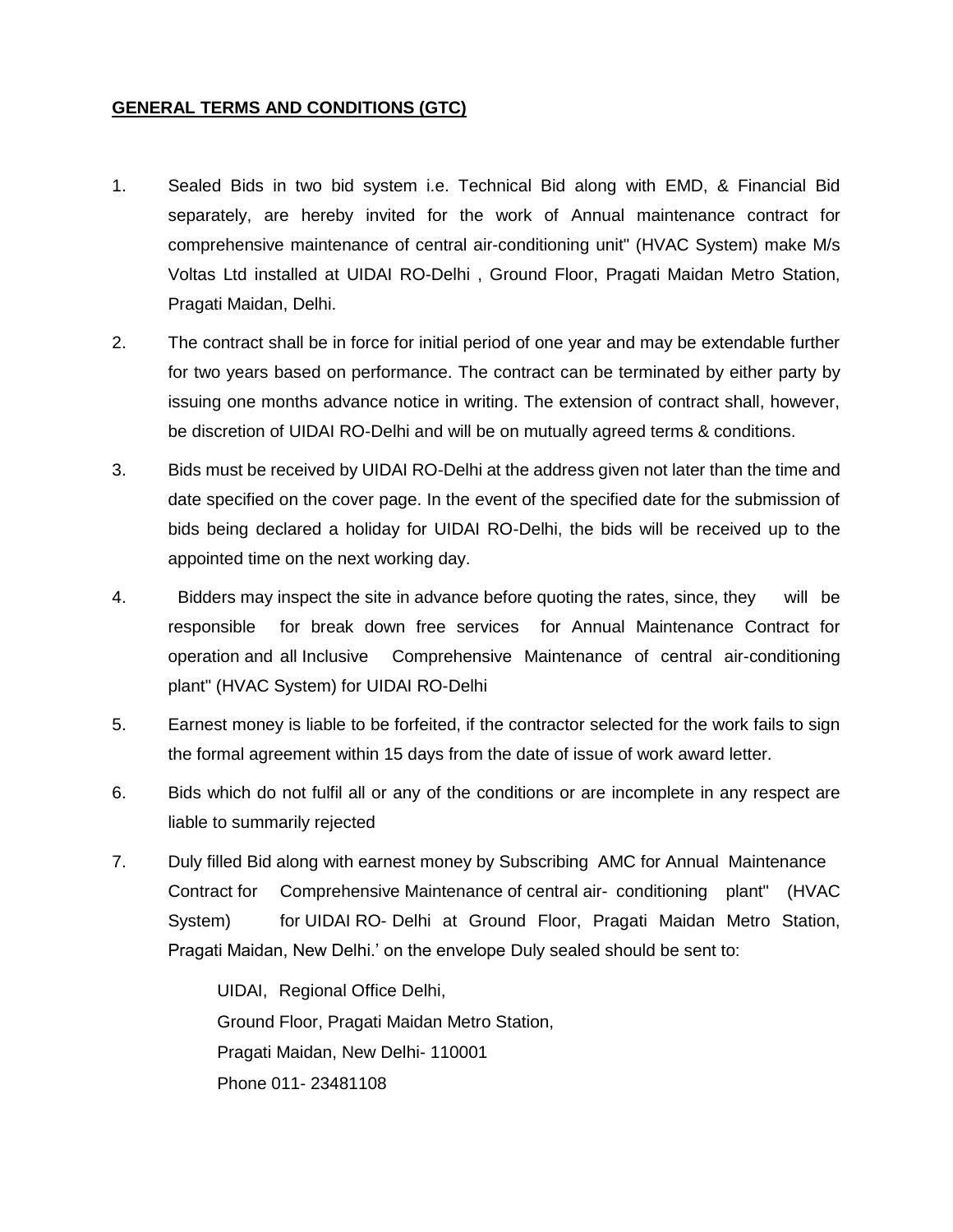8. **Bid Validity**: The Bids shall be valid for 90 days from the last date of submission of Bids

### 9. **Earnest Money Deposit (EMD)**

- 9.1 The Earnest Money amounting to **Rs.10,000 /-** (Rupees Ten Thousand Only) by way of DD of a Schedule Bank, drawn in favour of DDO, **UIDAI, RO-Delhi** payable at **New Delhi** should accompany the Bid in separate envelope along with Technical Bid. Part Bids received without EMD will be treated as invalid and rejected.
- 9.2 The EMD will be returned to the bidder(s) whose offer is not accepted by UIDAI within one month from the date of the placing of the final order(s) on the selected bidder(s). However if the return of EMD is delayed for any reason, no interest / penalty shall be payable to the bidder. The EMD of the successful Bidder shall be released after receipt of required security deposit from the successful bidder.
- 9.3 The successful bidder, on award of contract / order must sign the contract / order acceptance in writing, within 15 days of award of contract / order failing which the EMD will be forfeited.
- 9.4 The EMD shall be forfeited:
	- a) If the bidder, withdraws the bid during the period of bid validity specified in the Bid.
	- b) In case a successful bidder fails to furnish the Security Deposit.

### 10. **Security Deposit :**

Within fifteen (15) days of the award of contract, the selected vendor shall furnish a Performance Security Deposit amounting to 10 % of the work order annual value by way of DD or BG from a Nationalized Bank in favour of **DDO UIDAI, RO-Delhi** payable at **New Delhi.** The Security Deposit will be forfeited, in case the vendor fails to execute the order to the satisfaction of UIDAI. The Security Deposit will remain with till the satisfactory completion of contract duly certified by employer and will not bear any interest whatsoever and will be liable for forfeiture in case of the breach of any terms and conditions of the Contract. In case of the bank guarantee for security deposit, the validity will be fourteen month (12 +2 months) from the date of letter of award/commencement of work which ever is later. The BG will be executed for extended period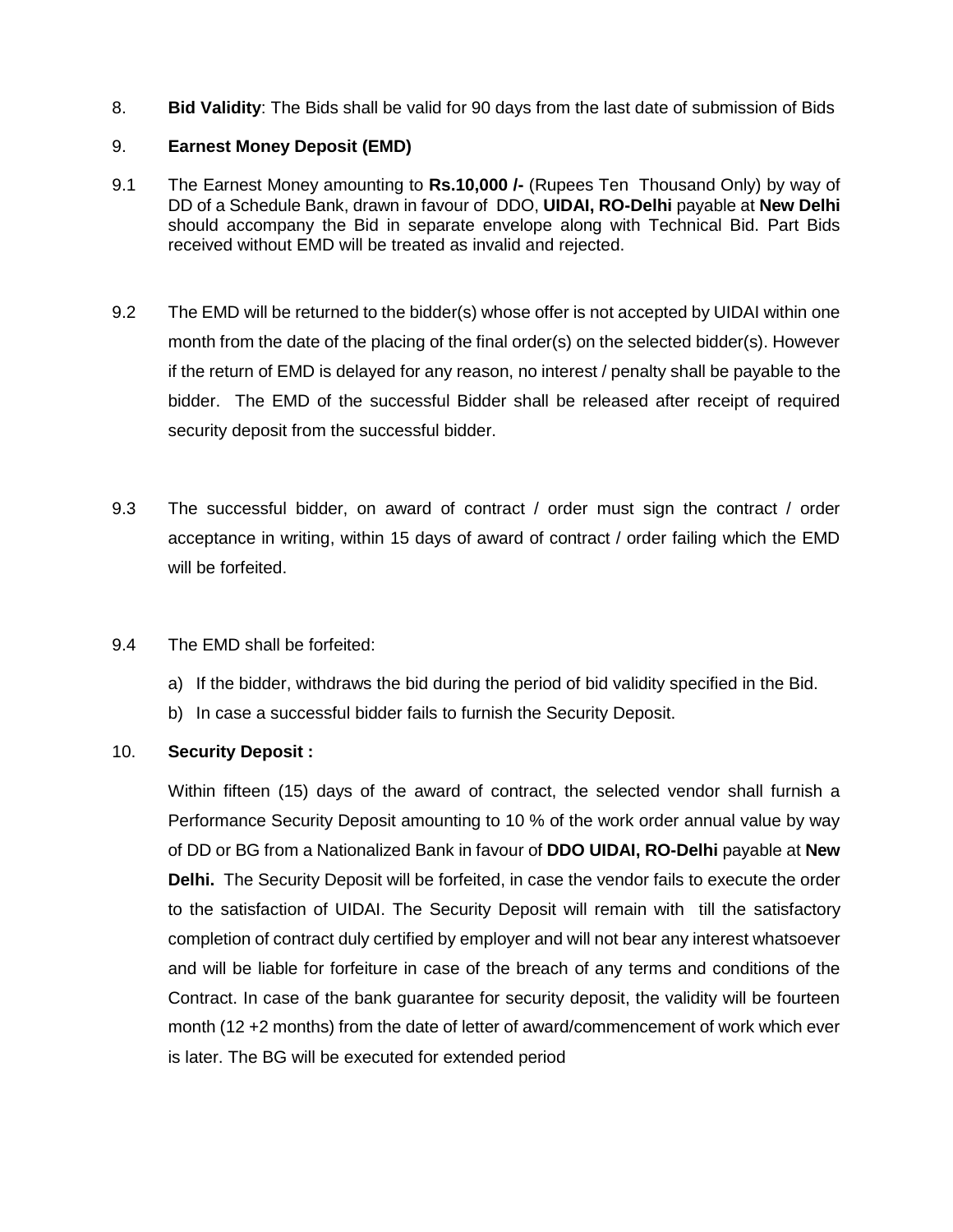- 11. UIDAI RO-Delhi does not bind itself to accept the lowest or any Bid and reserves the right of accepting the whole or any part of the Bid and the Bidder shall be bound to perform the same at the rates quoted.
- 12. Canvassing in connection with the Bids is prohibited and the Bids submitted by the contractor who resort to canvassing are liable for rejection.
- 13. The Bidder shall quote rates both in figures and words. He shall also workout the amount for each item of work and writes in both figures and words. On check if there are differences between the rates quoted by the Bidder in words and in figures or in the amount worked out by him, the following procedure shall be followed –
- 13.1 When there is a difference between the rates in figures and in words, the rates which correspond to the amounts worked out by the Bidder shall be taken as correct.
- 13.2 When the amount of an item is not worked out by the Bidder or it does not correspond with the rate written either in figures or in words, the rate quoted by the Bidder in words shall be taken as correct.
- 13.3 When the rate quoted by the Bidder in figures and in words tallies but the amount is not worked out correctly the rate quoted by the Bidder shall be taken as correct and not the amount.
- 14. Before Biding, the Bidder shall inspect the site to fully acquaint himself about the condition in regard to accessibility of site, nature and extent of ground, working condition of site and locality including stacking of materials, installations of tools, tackles & Plant etc., required for the satisfactory execution of the work contract. No claim whatsoever on such account shall be entertained by the employer under any circumstances.
- 15. The rates quoted in the Bid should be inclusive of all taxes, including service tax, duties & levies applicable on the last date of receipt of the Bids. In case any additional tax / duties are levied subsequently or if the percentage of tax / duty is increased/decrese, then UIDAI will reimburse/deduct the component of the new taxes / duties to the Contractor on submitting satisfactory documentary evidence to prove that the tax is actually paid by the Contractor to the respective Govt. agencies. The necessary deductions on account of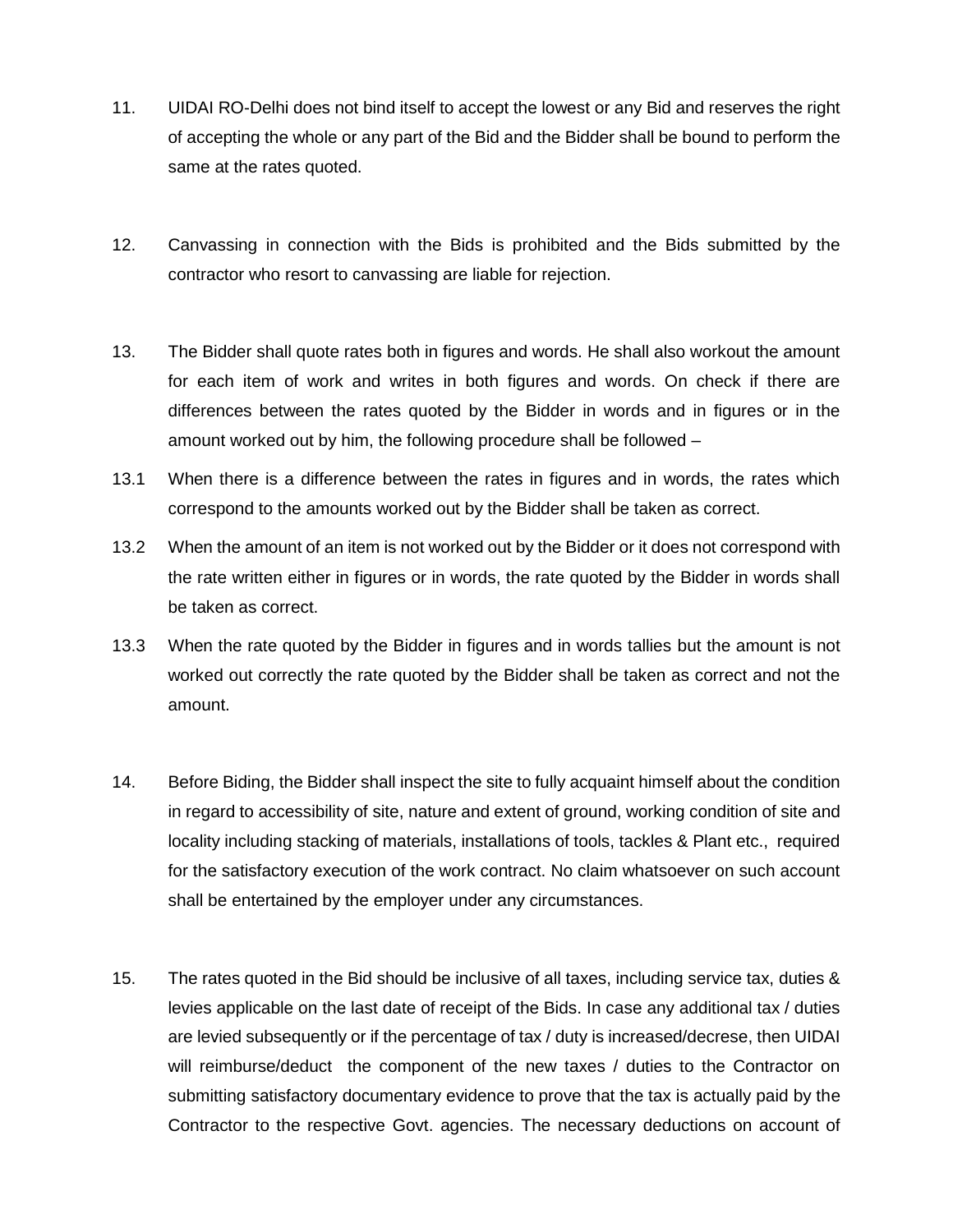income tax, service tax etc. will be deducted at source, as applicable, as per Government Rules from the bills submitted by the Contractor and necessary TDS certificate will be issued.

- 16. EMD will be forfeited if the contractor fails to commence the work as per Letter of Award.
- 17. Bidder should not write any conditions or make any changes, additions, alterations and modifications in the printed form of Bids. Bidders who are desirous to offer rebate the same should be brought out separately in the covering letter and submitted along with the Bid except wherever needed after referring the details of the Bid and if asked for. Correction / overwriting should be countersigned by the Bidder.
- 18. The contractor will have to enter into agreement with UIDAI RO-Delhi within 15 days of Letter of Acceptance. The agreement is to be executed on adequate stamp paper. Cost of stamp paper will be borne by the contractor.
- 19. UIDAI RO-Delhi reserves the right to accept or reject any Bid in full or in part without assigning any reason.
- 20. The conditions beyond contractors control such as, but not limited to, war, strikes, fires, flood, governmental restrictions or power failures, damages etc, shall not be deemed a breach of the contract.
- 21. Except where otherwise provided in the contract, all questions and disputes relating to the meaning of the specification, and instruction herein before mentioned and as to the quality of the materials, as to any question, claim, right, matter or thing whatsoever, in any way arising out of or relating to the contract, specifications, estimates, instructions, orders or these conditions or otherwise concerning the works, or the execution of the same whether arising during the process of the work or after the completion or abandonment thereof shall be referred to the sole arbitration of a person nominated by the DDG of UIDAI RO-Delhi and if he is unable or unwilling to act to as the Sole Arbitrator or some other person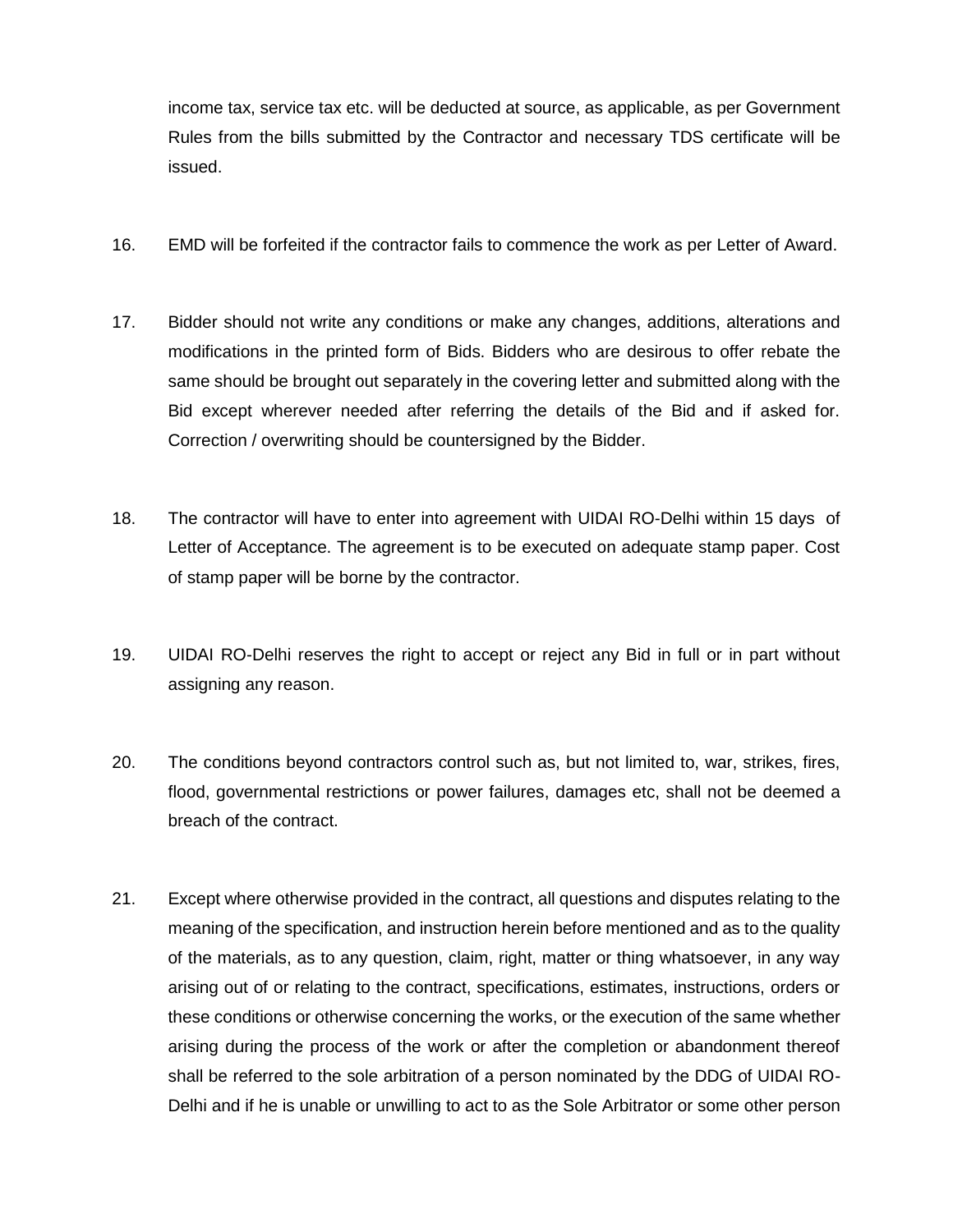appointed by him willing to act as such arbitrator. The submission shall be deemed to be submission to Arbitration under the meaning of the Arbitration Act, 1996 or any subsequent amendments of enactment thereof for the time being in force, conclusive and binding on all parties of the contract.

### 22. **Responsibility of contractor:**

- 22.1. The contractor shall comply with all the provisions of the Minimum Wages Act, 1948, Contract Labour (Regulation and abolition) Act, 1970 and rules framed there under, and other labour laws affecting contract labour that may be brought into force time to time.
- 22.2. The contractor should maintain in the prescribed format wage-cum-muster roll which should be available at site.
- 23. The contractor shall make good all the damages caused to the machinery due to negligent operation and at the end of contract period he shall hand over plant and all equipment in the contract scope in good working condition
- 24. All necessary tools tackles should be provided by the contractor to his staff at his own cost. The Contractor/ bidder shall either have in possession or shall arrange the required necessary sets of spanners, testing equipment etc. with the technicians.
- 25. The surrounding areas with machinery will be kept neat & clean. Cleaning agents such as soap, detergent, cotton waste etc. will be provided by the contractor
- 26. The rate shall be fixed for entire duration of the contract.
- 27. **LEGAL JURISDICTION** Incase of any dispute the Delhi Courts alone shall have the territorial jurisdiction to adjudicate upon the matter arising out of this contract.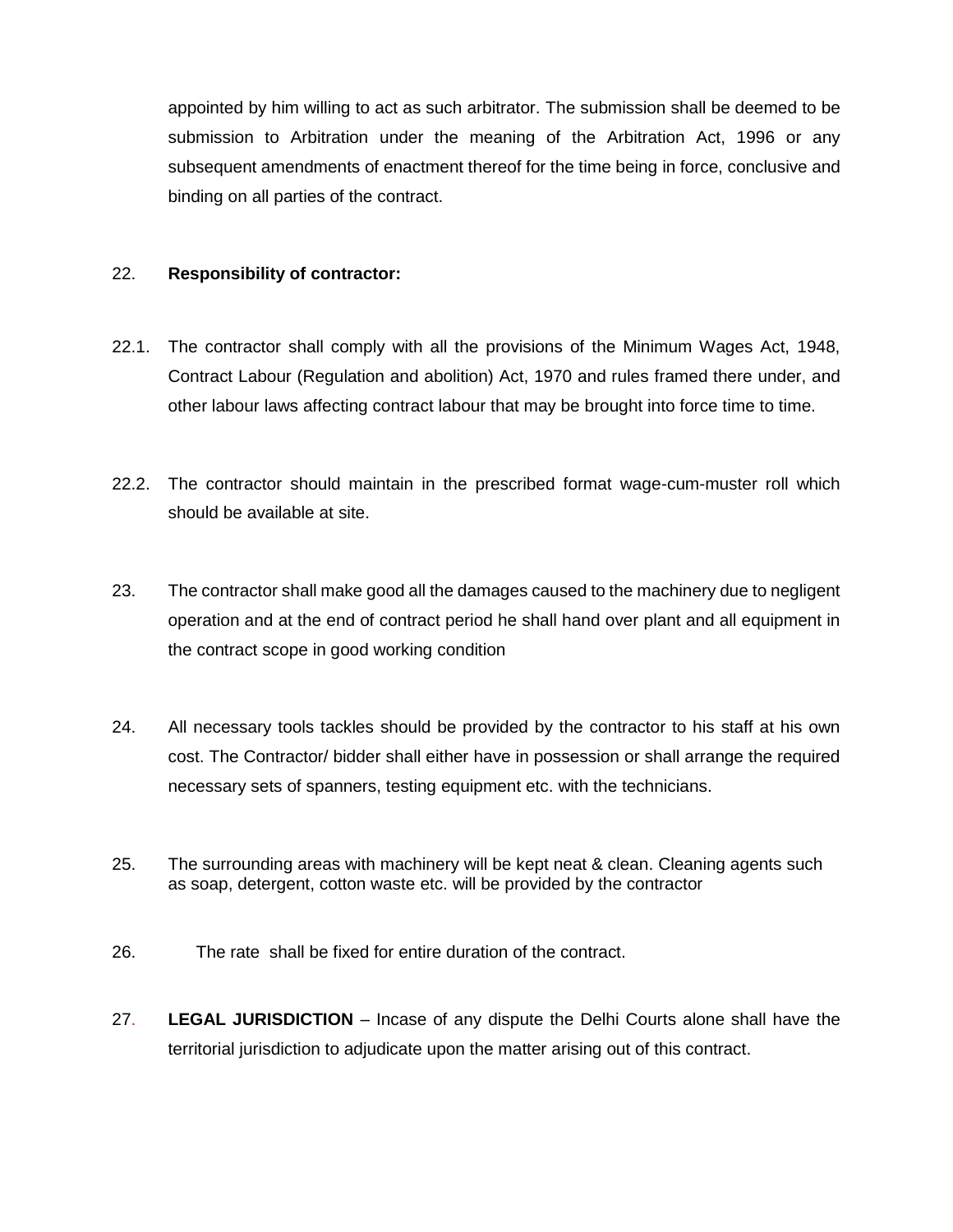# **Details of HVAC plant and equipments are given at ANNEXURE-I**

**Note:** Bidders are advised to visit the site for verification of complete system. Variation in quantities of equipment w.r.t as given above is likely to occur as per UIDAI requirement and during the period of Contract.

# **1.0 SCOPE OF WORK:**

The scope of work as mentioned below are the minimum expected from Authorised Service Dealers/Service providers apart from break down maintenance and any other work required for maintenance manuals of respective equipment and as per good engineering practices will be required to be done under this scope of work. Successful bidder will make Proforma for recording the following minimum work schedule/parameters and show to the employer to ensure proper accomplishment of these tasks.

### **2.0 WORK TO BE DONE**

2.1. The reading of the suction and discharging pressure, oil pressure, oil and gas level, suction and discharging pressure of pumps, voltmeter & Ammeters etc shall be checked and recorded in the LOG BOOK (provided by the firm/agency/contractor).

2.2 To check all electrical motors and their bearing for abnormal noise/heating and to take necessary action if found abnormal

2.3. The temperature of each room shall be measured for any corrective action and these are to be recorded in LOG BOOK

2.44. To keep machine rooms equipments neat and clean including their room floor , wall ceiling etc in an orderly manner

2.5. To clean filters, condensors, oiling of Fans etc. and cleaning of ducts oat regular intervals.

2.6. Any other work required for the equipments for proper functioning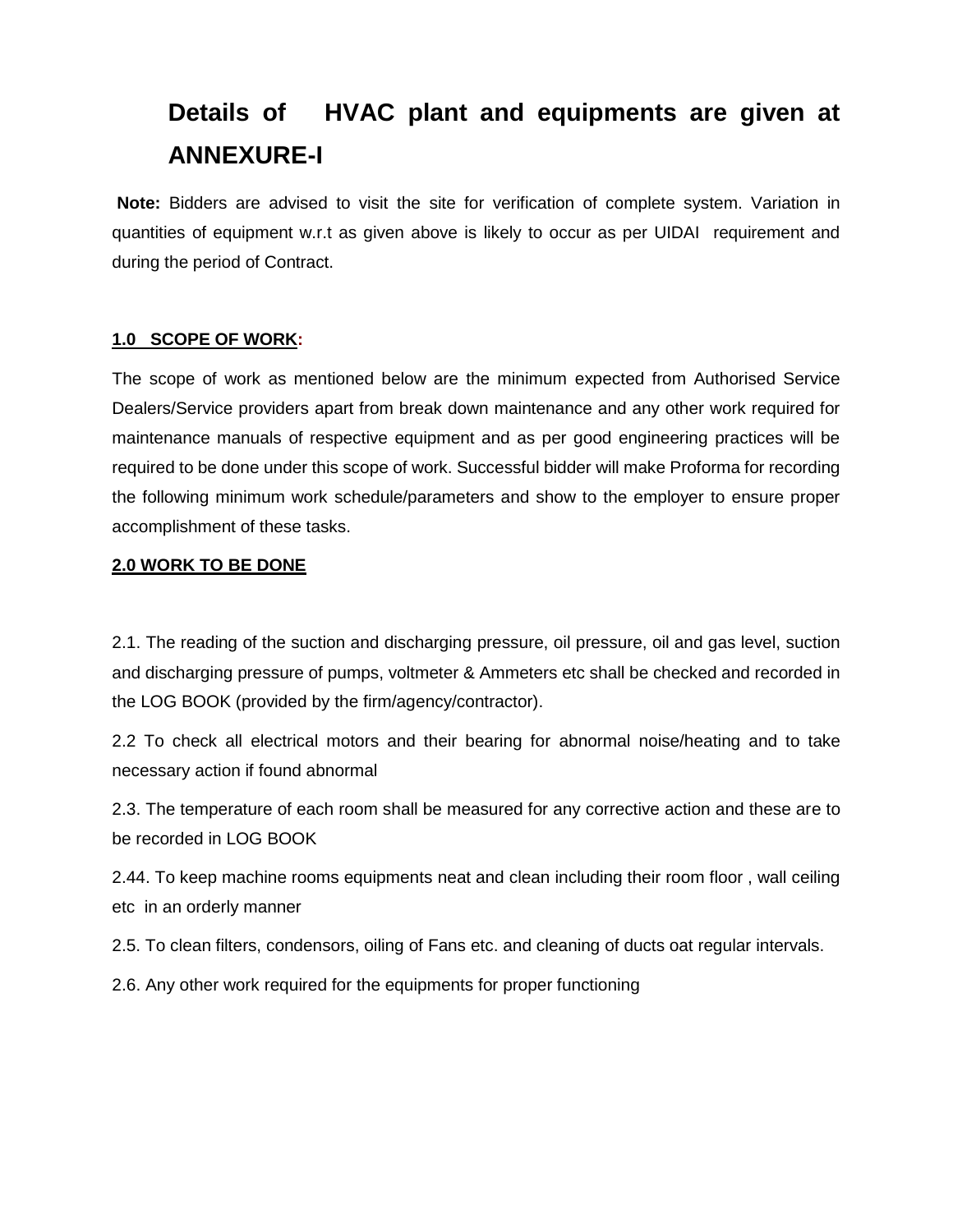### **3.0 TOOLS & PLANTS**

All the general & special tools, tackles i/c chain pully blocks etc., required for proper maintenance and repairs/break down etc, shall be arranged by the contractor at his own cost and issued to the staff deployed by him for this work.

### **4.0 CONSUMABLES**

The rates shall be all inclusive of establishment as well as spares and consumables as per schedule of work. The contractor is required to assess the probable quantity of all types of spares and consumables likely to be required for replacement for keeping all the installations in good working conditions and include the lump sum cost of these spares & consumables. Nothing extra on any account shall be payable over and above the approved all-inclusive comprehensive rates of the contract. All spares and consumables shall be arranged by the contractor for which nothing extra shall be payable. Replaced parts/ spares, used brunt oil etc will be property of vendor. It is his responsibility to disposed of immediately

Log book and complaint books, all stationery like registers, sheets, markers, pens and pencils etc. will be supplied by the contractor and no extra payment for these shall be made.

### 5.0 **PENALTY CLAUSE:**

- 5.1 If work is not done as per above schedule or any system is not functioning then a penalty @ rate of Rs.500/- per day shall be imposed on contractor for each occasion separately and will be deducted from the AMC amount due to the contractor and if unsatisfactory performance is continued for more than two days and AMC is liable to be terminated and final decision for this shall rest with the **Deputy Director General, UIDAI RO-Delhi.**
- 5.2 If the contractor is NOT able to locate and rectify the fault and the reasons attributable to non performance of contractor the penalty clause is applicable as System remained nonfunctional **for 2 hrs or more**. The penalty will be Rs.500/- per day.
- 5.3 If contractor is not able to rectify the fault then the same may be got done through some other agency at the risk and cost of contractor failing which the same amount will be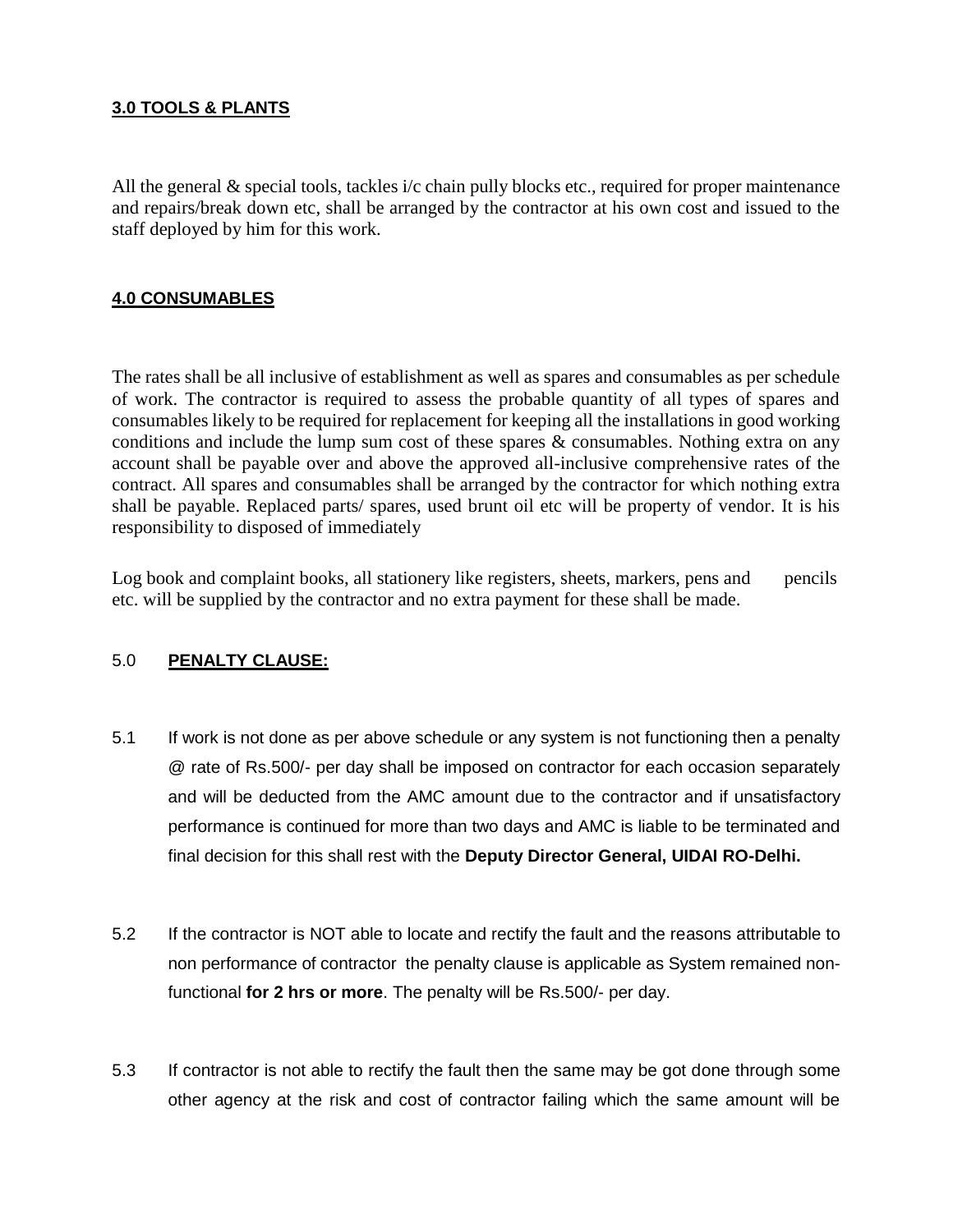deducted from AMC bill and penalty as stipulated above will also be imposed. However, the decision of the UIDAI RO-Delhi in this regard shall be final and binding.

- 5.4. During break down, if required more skilled/un-skilled workers may be deployed by the contractor to complete the work without much interruption of systems.
- 5.5 In case of break down immediate action must be taken to rectify the fault and restore the functioning of systems within reasonable time as considered by UIDAI RO-Delhi failing which penalty clause will be invoked.

# 6.0. **GENERAL PRECAUTIONS FOR DAILY MAINTENANCE TO BE OBSERVED AT EACH LOCATION:**

a) The Contractor is to ensure that all the installations and accessories provided for different installations are in their positions, levels, directions etc,

b) The contractors should have their maintenance people accessible either by person or by phone during or after office hours and if called for one to attend to work for repairing, rectification or servicing or as required for the smooth functioning of HVAC systems.

- 6.1 Any material required for making good the damages will be brought by the contractor at his own cost and risk, and such material should be of proper brand and of good quality.
- 6.2 The firm will be responsible for the security/insurance of their staff working at site and UIDAI RO-Delhi will not be responsible in any manner incase of any accident / misshappenings.

# 7.0. **Additional Terms and Conditions**:

- 7.1 The contractors should visit the site and acquaint themselves of the conditions existing, restrictions in movements / working hour's security aspects, Condition of the plant equipment to be maintained / operated, before quoting for the job. No complaint of loss of labour, items of work not included, scope of work variation etc. will be entertained in handling similar works and should attach copies of cases handled by them along with performance certificate.
- 7.2 The contractor should submit list of spare parts required to carry out repairs and maintenance works well in advance to UIDAI.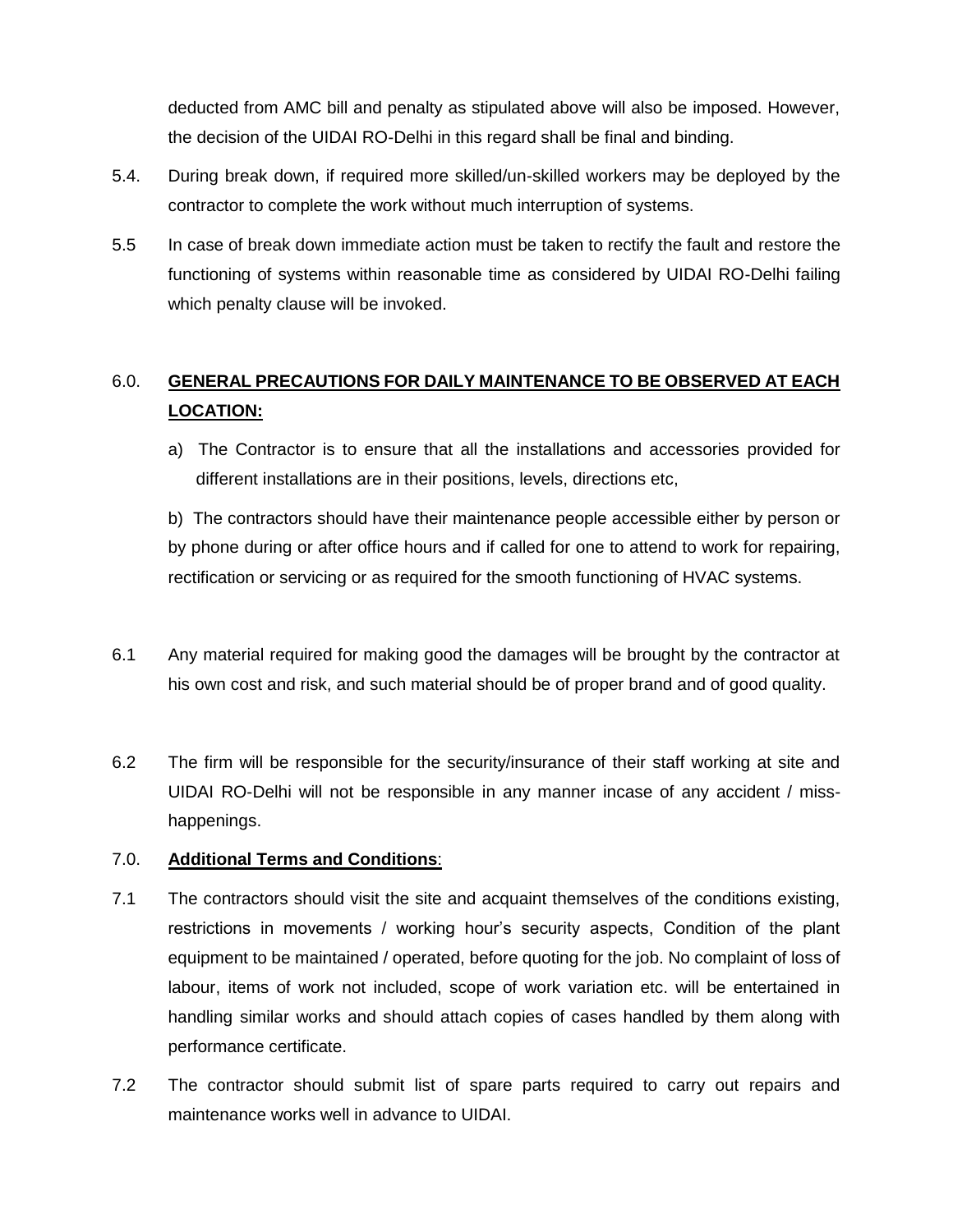- 7.3 They shall be responsible for any periodic statutory inspection to be carried out on the equipment necessary test report and certificate rectification of defects, pointed during such inspection etc.
- 7.4 Contractors should follow all safety norms and provide necessary safety equipment at their own cost. In case of any accident during the operation / maintenance of the equipment leading to injuries / damages to human beings equipment and / or loss of life, the contractor shall be fully responsible for setting all claims and indemnify the department against any claims arising out of such accidents. Consequent damages to other systems will however be recoverable from the contractor.
- 7.5 This contract can be terminated by the UIDAI RO-Delhi without assigning any reasons by giving a notice period of 30 days at any time during the period of contract. No claim for any compensation will however be entertained due to such termination prior to the expiry of stipulated period of contract.

# 8.0. **Special conditions of contract are:**

# **8.1 PLACE OF INSTALLATION OF EQUIPMENT UNDER OPERATION & MAINTENANCE**

UIDAI RO-Delhi, Ground Floor, Pragati Maidan Metro Station, Pragati Maidan, New Delhi-110001.

**8.2 PERIOD OF CONTRACT** : The contract shall be in force for initial period of one year and may be extendable further for two years based on performance. The contract can be terminated by either party by issuing one months advance notice in writing. The extension of contract shall, however, be discretion of UIDAI RO-Delhi and will be on mutually agreed terms & conditions.

# **8.3 VALIDITY OF PERFORMANCE SECURITY**

Till Expiry of the Contract with sixty days as claim period.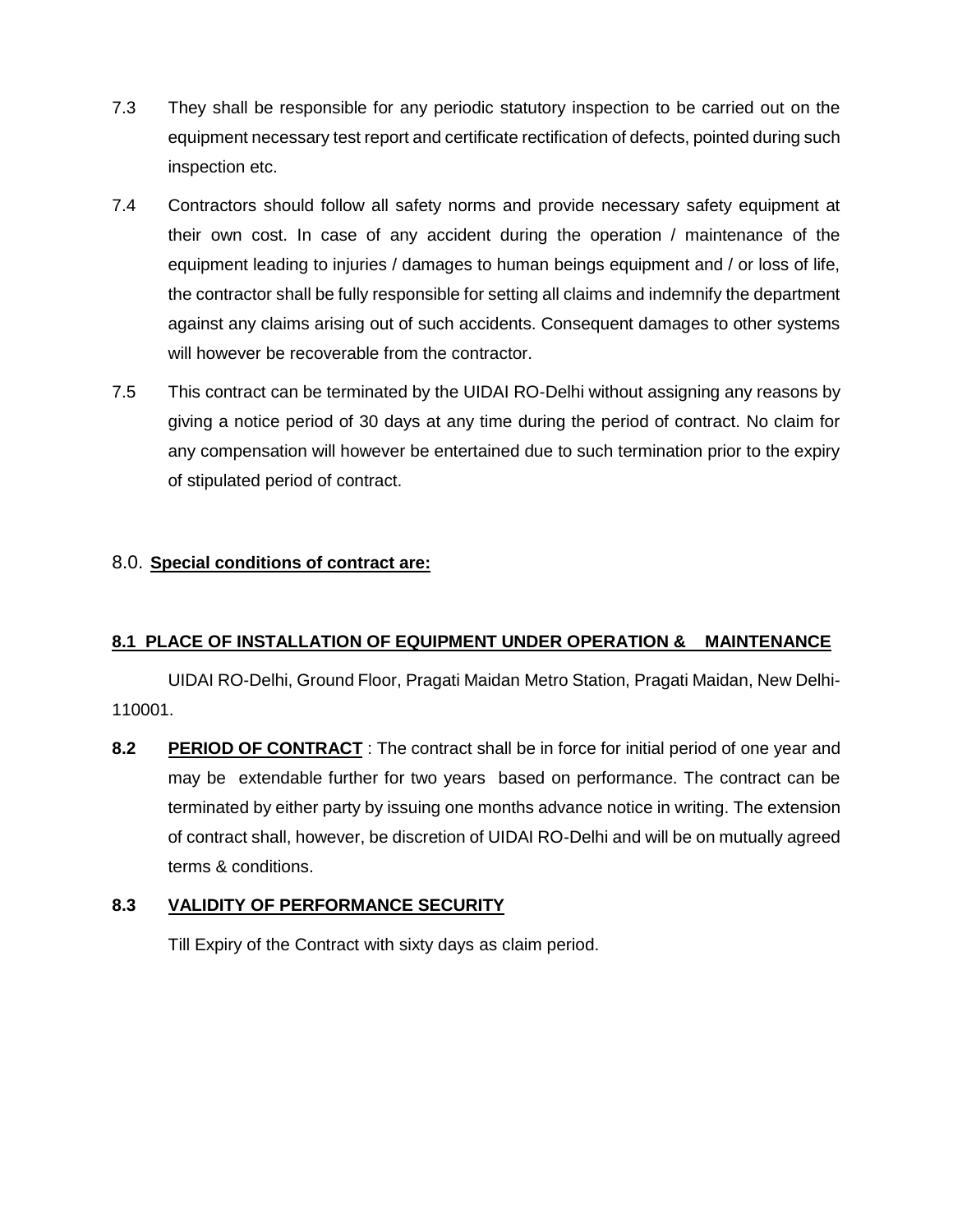### **9.0 SCOPE OF WORK**

- 9.1. Annual maintenance contract for comprehensive maintenance of central air-conditioning unit" (HVAC System) make M/s Voltas Ltd installed at UIDAI RO- Delhi, Ground Floor, Pragati Maidan Metro Station, Pragati Maidan, New Delhi
- 9.2 All the equipments/installations shall always be kept in good and trouble free operating conditions.
- 9.3 All the required record for break-downs/repairs and maintenance etc. shall be maintained in the form of history books, logbooks etc. as per directions.
- 9.4 The brief of main activities to be carried out for operation, routine/special & preventive and comprehensive maintenance is enclosed as per Annexure -II.
- 9.5 If for any reason any equipment is required to be repaired from any outside agency or in any workshop, the same shall be arranged by the agency at his own cost with in the quoted prices.
- 9.6 All general and specific tools , tackles and plants required for proper operation and control, shall be arrangement by the contractor at his own cost and issue to the staff deployed by him for this work
- 9.7 All the required repairs, replacement of materials /parts, refrigerant gas and oil and all type of consumable required for keeping all the installations in good working conditions shall be arrangement by the agency at their own cost and nothing shall be paid extra on any account
- 9.8 All the materials shall be of best standard quality purchased from the original manufactures or authorized dealers .
- **9.9** Their-conditioning plants shall be operated generally from 8.30 AM to 6.30 PM on all week days or as required. The plant shall also be operated before and after these hours/Holidays whenever required.
- 9.10 Down period shall not be more than one hour for minor breakdowns and six hours for major break downs subjects to force major clause beyond the control of the agency.
- 9.11 In case of any damage caused to the installation due to negligence, carelessness or inefficiency of staff of the firm the contractor shall be responsible to make good the loss. Decision of the DDG, UIDAI RO-Delhi shall be final & binding on the contractor.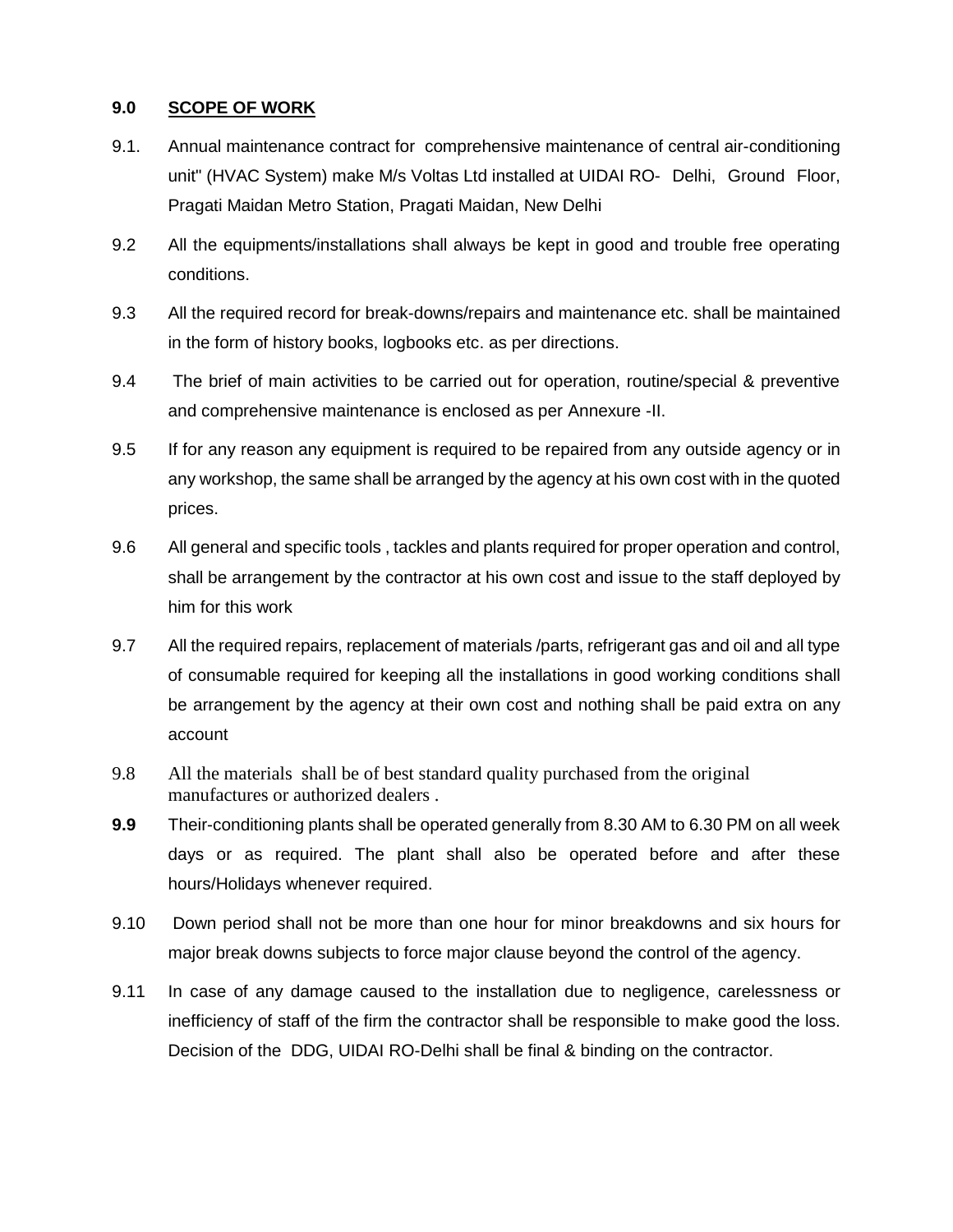# **FORMS**

# **VARIOUS FORMS TO BE FILLED BY THE BIDDER**

**FORM 1**

### **GENERAL INFORMATION ABOUT THE BIDDER**

| $\mathbf{1}$   | Name of the Company                                                                                                                                                                                                               |  |
|----------------|-----------------------------------------------------------------------------------------------------------------------------------------------------------------------------------------------------------------------------------|--|
| 1a             | <b>Postal Address</b>                                                                                                                                                                                                             |  |
| 1 <sub>b</sub> | Telephone / FAX No.                                                                                                                                                                                                               |  |
| 1 <sub>c</sub> | E-mail address & Website                                                                                                                                                                                                          |  |
| 2              | Type of Company:<br>Attach Proof of Company Registration along with a copy of the Partnership Deed /<br>Article of Association and Memorandum of Understanding Proprietorship /<br>Partnership / Private Limited / Public Limited |  |
| 3              | Name and designation of the representative of the Bidder to whom all reference<br>shall be made to expedite technical co-ordination.                                                                                              |  |
| 4              | Has the company / firm to pay arrear of income tax? if yes, up to what amount                                                                                                                                                     |  |
| 5              | Has any Govt. Dept / Undertaking ever debarred the company / firm from executing<br>any work?                                                                                                                                     |  |
| 6              | Reference of any other information attached by the company (give details of<br>attachment)                                                                                                                                        |  |
| 7.             | Specify whether OEM or Authorised dealer/service provider of Voltas                                                                                                                                                               |  |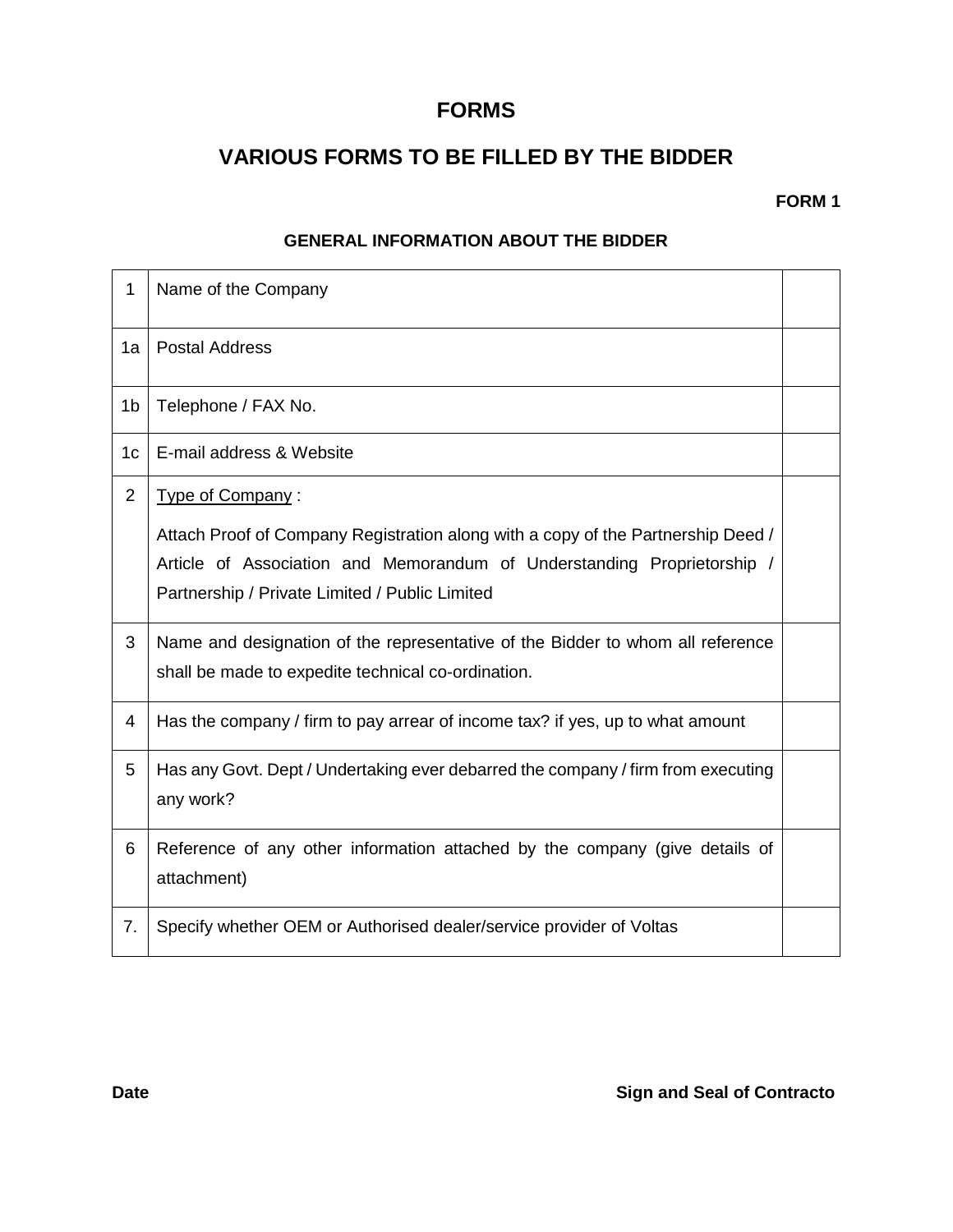# **DECLARATION OF THE BIDDER**

I / We, hereby declare that I/We have made myself / ourselves thoroughly conversant with the site conditions, local conditions regarding all materials and Labour of which I/We have based my/our rates of this work. The specification, conditions, results and lead of manpower on this work have been carefully studied and understood by me/us before submitting this Bid.

In case, if I/We fail to complete the work in stipulated time schedule, the penalty shall be levied as per contact condition.

I / We declare on solemn affirmation that whatever information submitted in this Bid is true and correct to the best of my knowledge and belief.

I / We hereby certify that my / our firm has not been disqualified by any office / Department / undertaking of the state / central Govt. of India at any time for providing manpower services or services of any description.

Place:

Date:

(Signature of the partner / manager / Managing partner / with Rubber stamp of the firm) Sign and Seal of Contractor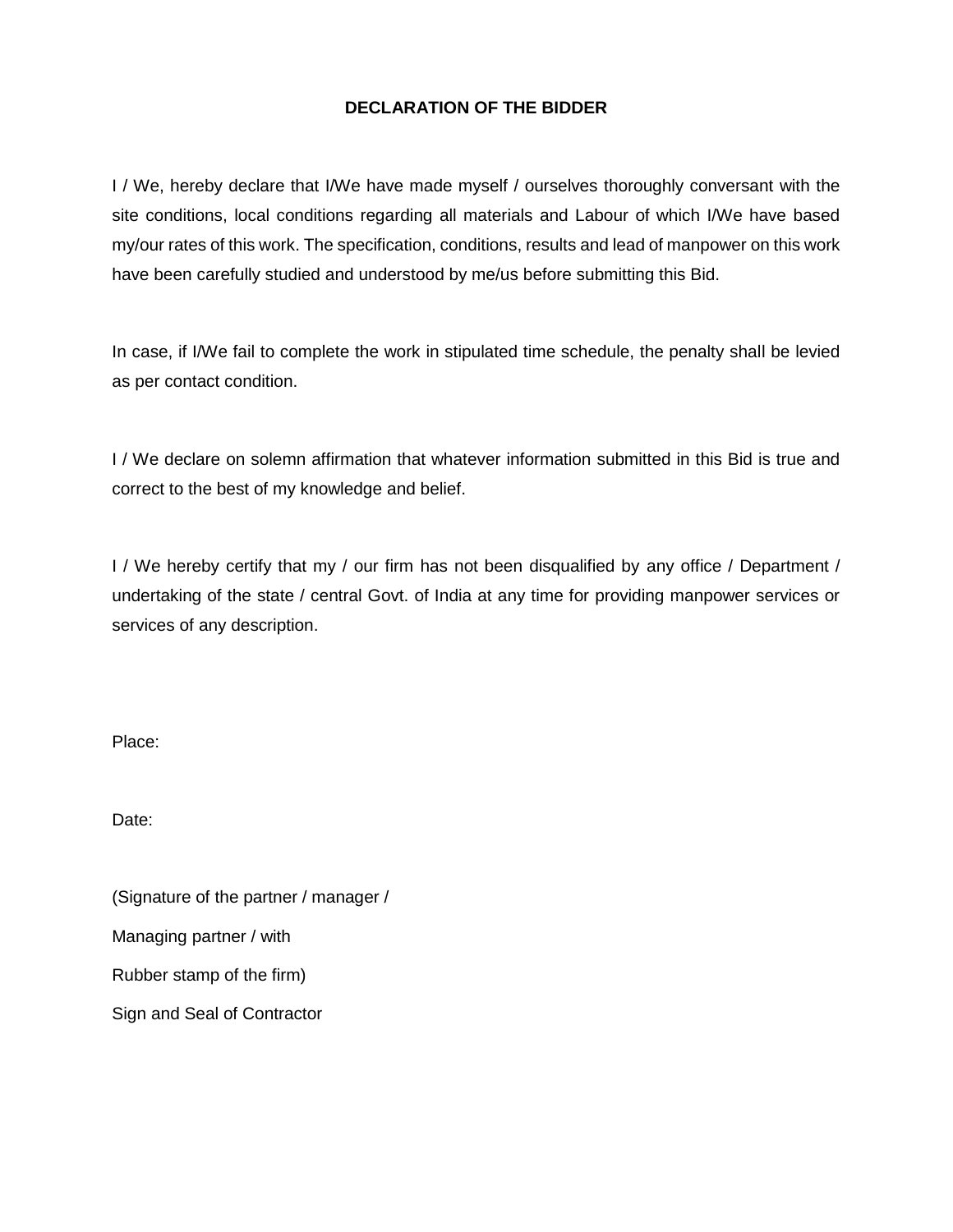# **FORM 1**

# **List of work related Equipment, Machinery and tools tackles etc**

# **immediately available with the Bidder for use on this work.**

*(To be submitted in Envelop No. 1)*

| SI.No. | Description | Make | Date/ Cost of<br>Purchase | Function /<br>Purpose | Remarks |
|--------|-------------|------|---------------------------|-----------------------|---------|
|        |             |      |                           |                       |         |
|        |             |      |                           |                       |         |
|        |             |      |                           |                       |         |
|        |             |      |                           |                       |         |
|        |             |      |                           |                       |         |
|        |             |      |                           |                       |         |
|        |             |      |                           |                       |         |
|        |             |      |                           |                       |         |
|        |             |      |                           |                       |         |

**Sign and Seal of Contractor**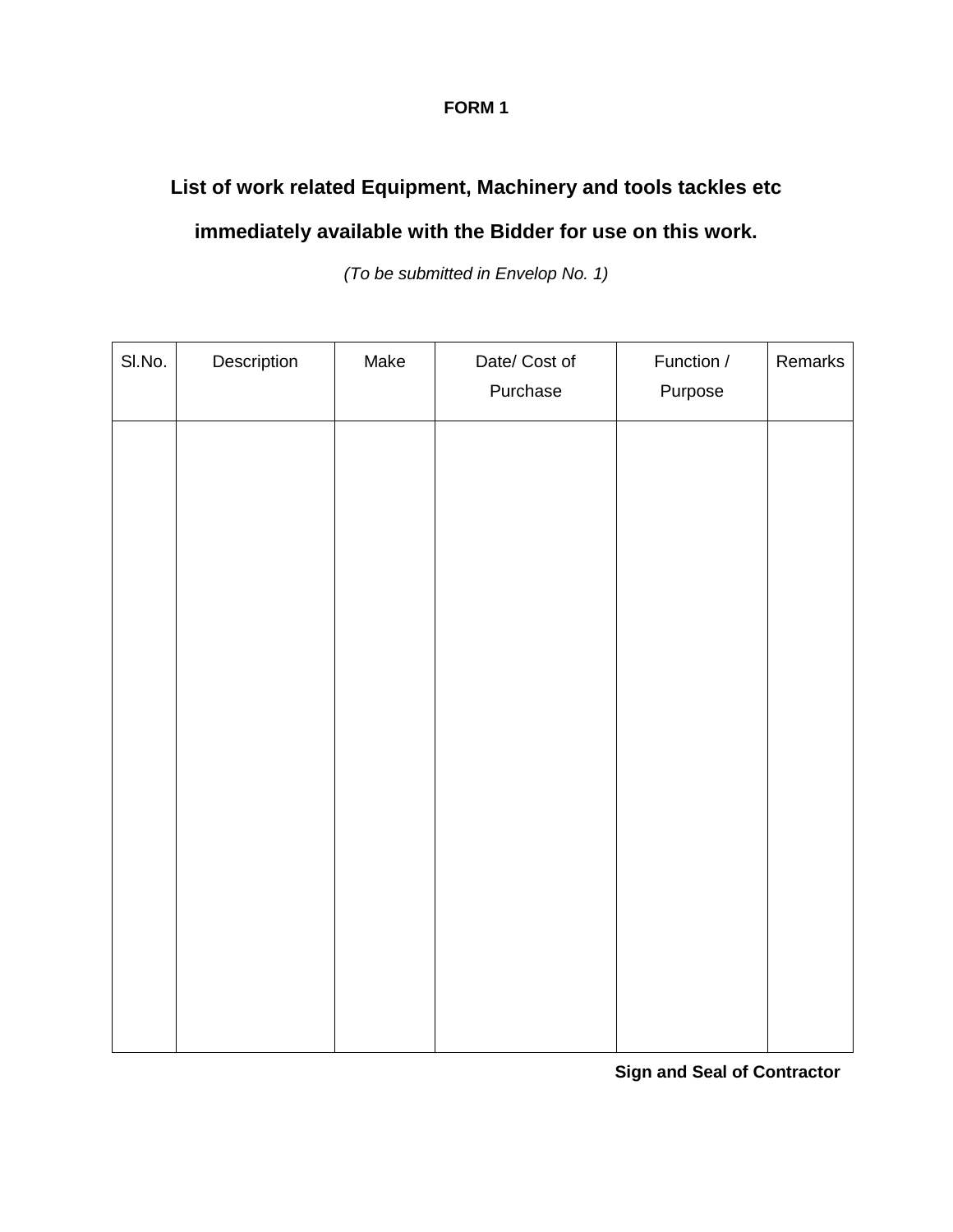# **FORM 2**

# **Details of works of similar type executed by the bidder**

SI.No. Name of the Company with full address, phone, fax and name of contact person Work **Description** Ref. & Date of the order Work Order Value Details of Order & its **Configuration** Dates of Start | Completion

*(To be submitted in Envelop No. 1)*

**Sign and Seal of Contractor**

- 1. Copies of work orders should be attached with this information.
- 2. If necessary, separate sheet may be used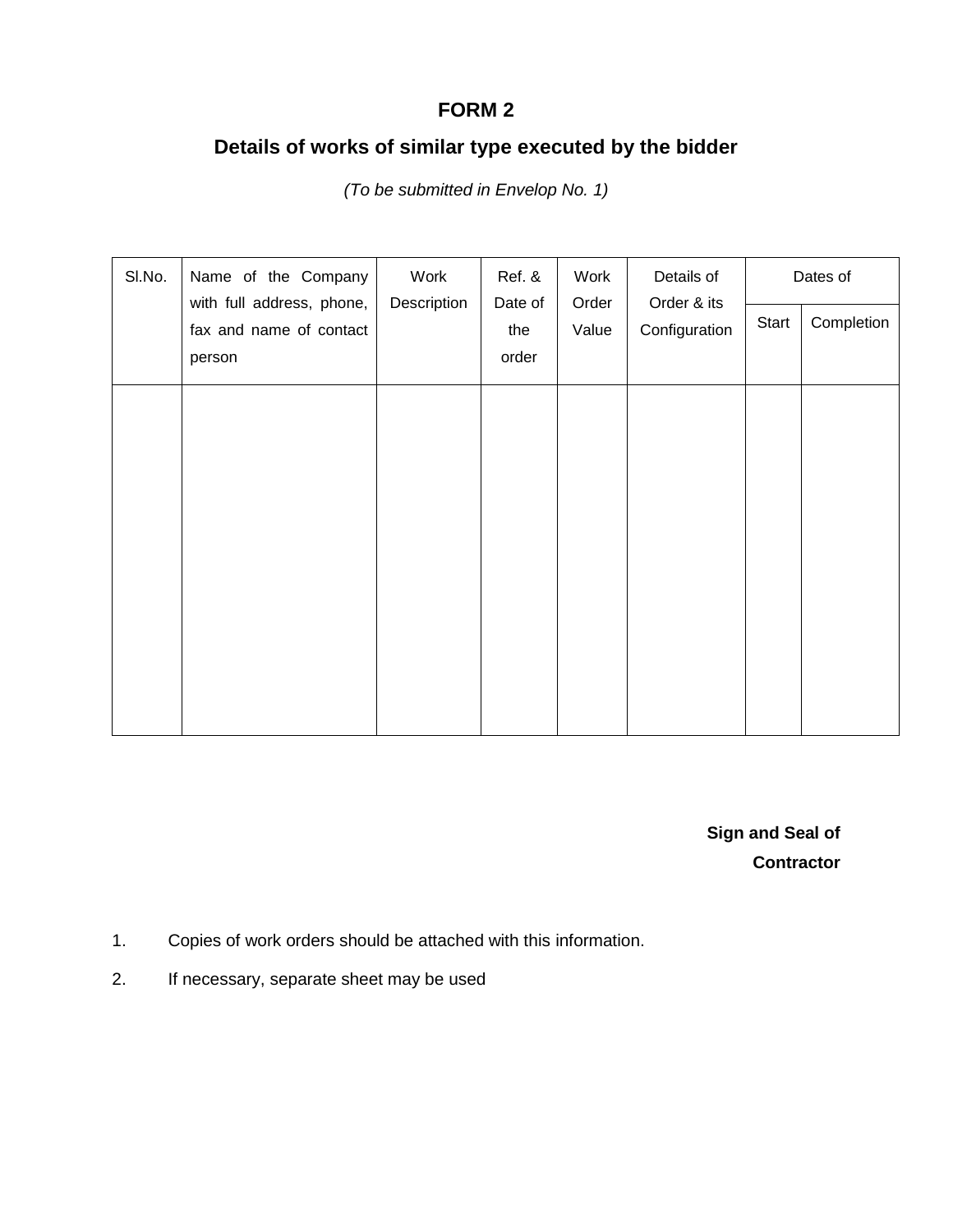# **FORM 5**

# **Details of technical personnel with the bidder who will be deployed for this work**

| SI.No. | Name of | Qualification | Whether     | Mode of      | Period for   | Remarks |
|--------|---------|---------------|-------------|--------------|--------------|---------|
|        | the     |               | working in  | employment & | which the    |         |
|        | person  |               | Field or in | Experience   | person is    |         |
|        |         |               | Office      |              | working with |         |
|        |         |               |             |              | the Bidder   |         |
|        |         |               |             |              |              |         |
|        |         |               |             |              |              |         |
|        |         |               |             |              |              |         |
|        |         |               |             |              |              |         |
|        |         |               |             |              |              |         |
|        |         |               |             |              |              |         |
|        |         |               |             |              |              |         |
|        |         |               |             |              |              |         |
|        |         |               |             |              |              |         |
|        |         |               |             |              |              |         |

**Sign and Seal of Contractor**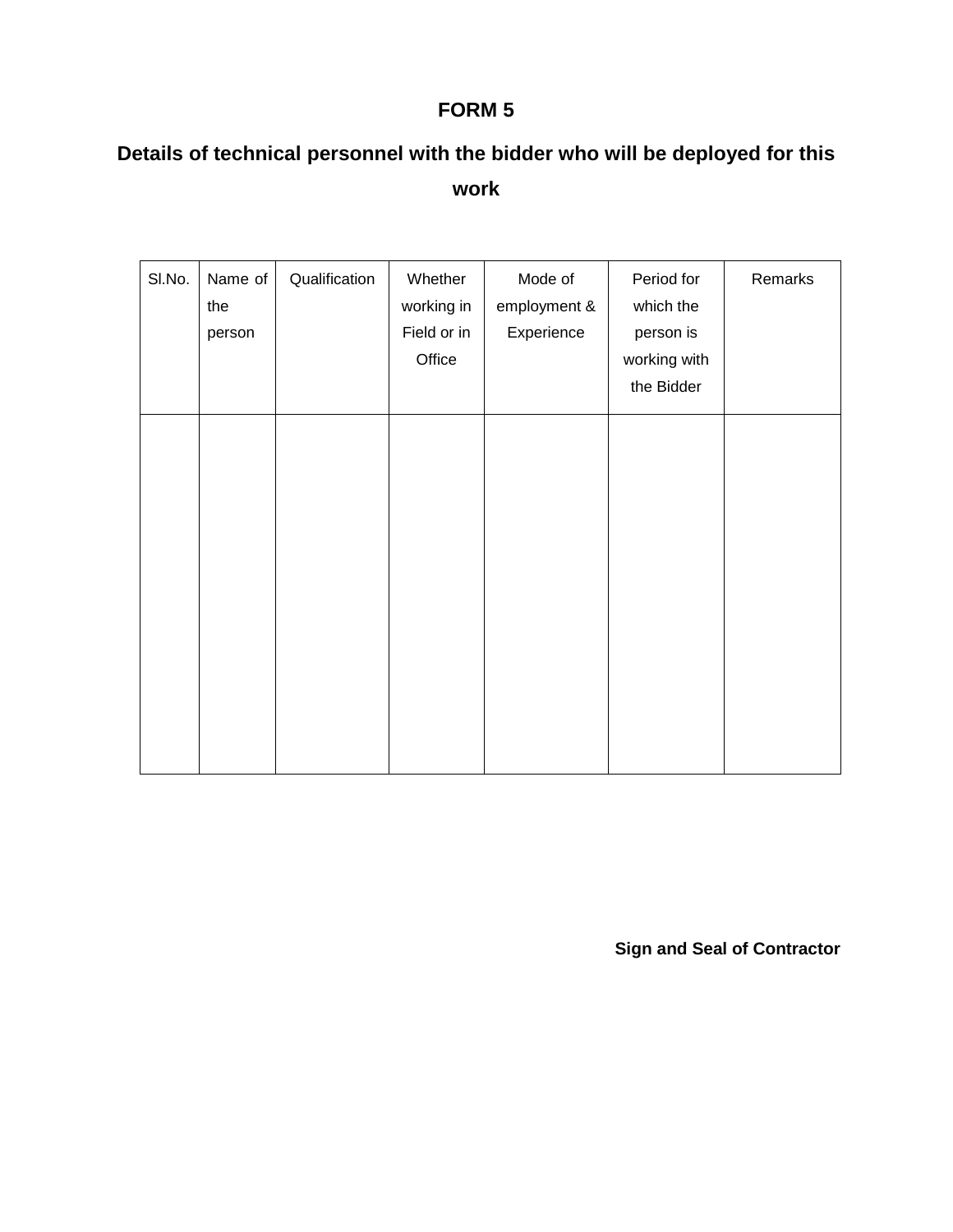# **TECHNICAL BID**

# *PART - I*

Essential Documents:-

| SI.<br>No.     | Name of Documents                                                                                                                                                                                                                                                                            |
|----------------|----------------------------------------------------------------------------------------------------------------------------------------------------------------------------------------------------------------------------------------------------------------------------------------------|
| $\mathbf 1$    | Earnest Money Deposit of Rs.10,000/- in the form of Demand Draft payable in favour of<br>DDO, UIDAI-RO Delhi, payable at New Delhi                                                                                                                                                           |
| $\overline{2}$ | Form of particulars duly filled & Signed (1 to 5)                                                                                                                                                                                                                                            |
| $\mathfrak{B}$ | Declaration Form:<br>Acceptance of general Terms and Conditions of the Contract duly signed in by the<br>tenderer /bidder                                                                                                                                                                    |
| 4              | Copy of Income-tax PAN Card, PF & ESIC registration certificate                                                                                                                                                                                                                              |
| 5              | Copies of Work Orders & Certificate Indicating proof of having requisite Experience of<br>Operation and All Inclusive Comprehensive Maintenance for the subject work in Govt.<br>Firms/Public Sector undertakings /large Pvt sectors during last three years. As per<br>eligibility criteria |
| 6              | Copy of Service Tax Registration Certificate No. and Date of Issue                                                                                                                                                                                                                           |
| $\overline{7}$ | Affidavit/ Declaration of Proprietor that he is the sole proprietor of the firm! Memorandum<br>and Article of Association/ Partnership Deed, whichever is applicable.                                                                                                                        |
| 8              | Copy of IT Returns or Financial statements for the previous three years i.e. FY: 2014-<br>15 & 2015-16, 2016-2017.                                                                                                                                                                           |
| 9              | List of personnel available on hand & proposed to be engaged for the subject work.                                                                                                                                                                                                           |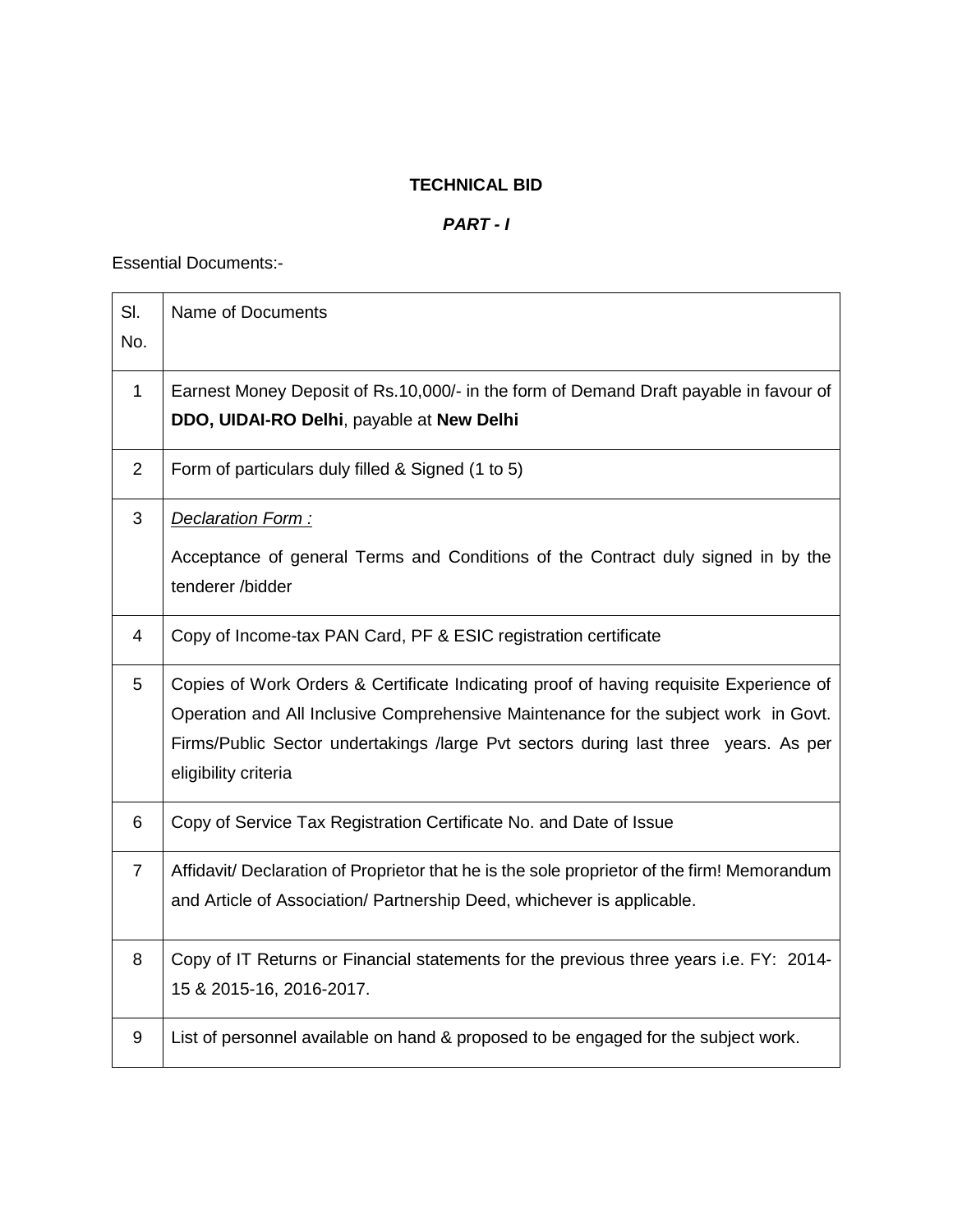| 10 | Bid documents in original duly filled in and signed by Bidder/Tenderer or his authorized |
|----|------------------------------------------------------------------------------------------|
|    | Representative along with seal on each page.                                             |
|    |                                                                                          |
|    |                                                                                          |

Price quotations will be opened only of those parties who submit all essential documents indicated in the checklist of **Part-I**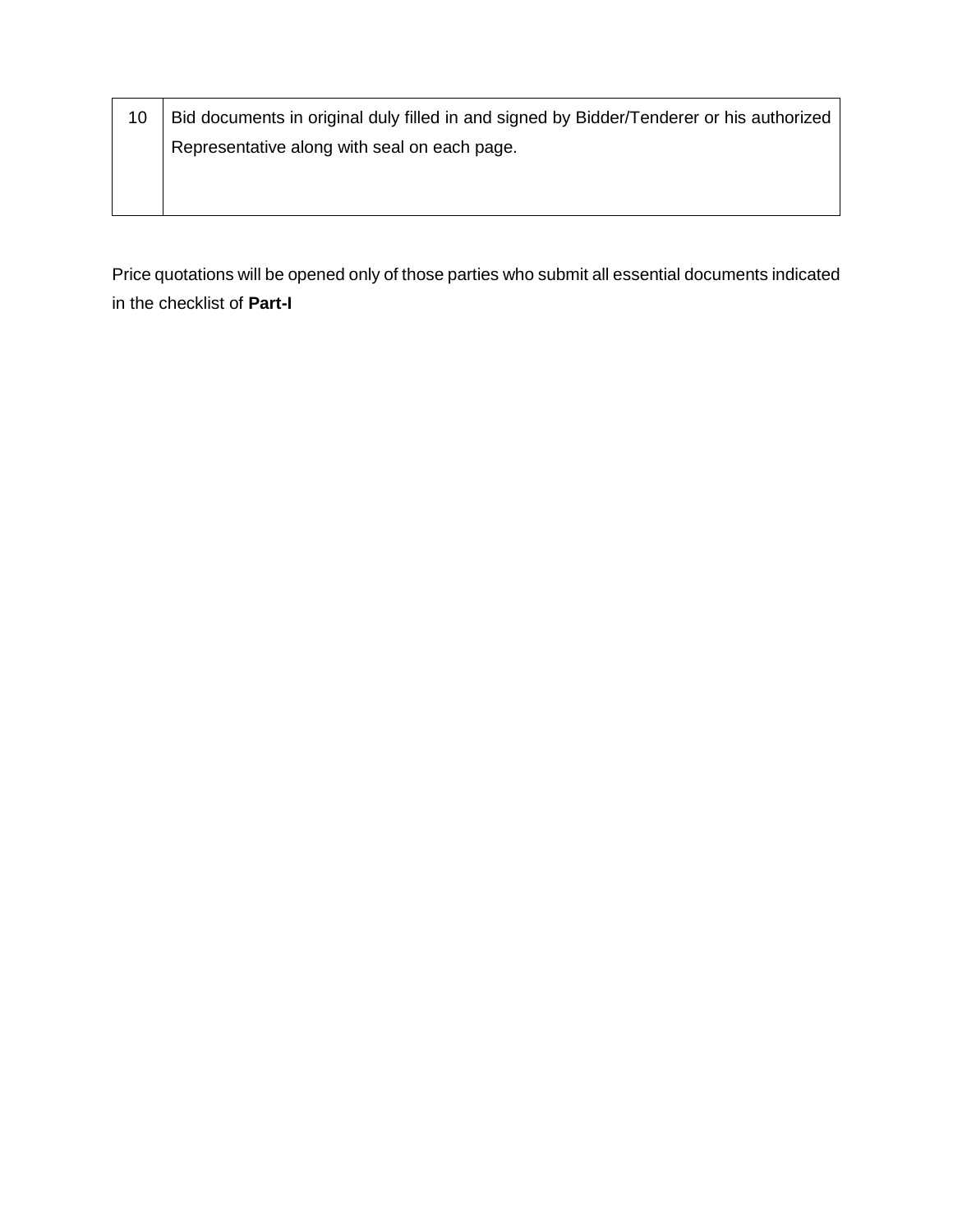# FINANCIAL BID

## **PART-II**

#### **FINANCIAL BID PROFORMA**

#### **(In Sealed Cover-II superscribed "Financial Bid")**

**Sub :-** Annual maintenance contract for comprehensive maintenance of central airconditioning unit" (HVAC System) make M/s Voltas Ltd Installed at UIDAI RO-Delhi, Ground Floor, Pragati Maidan Metro Station, Pragati Maidan, New Delhi.

| S.NO | Description of work                                                                                                                                                                                                                                                                                                                                                                                                                                                                                                                                                                                                                           |      | <b>Unit Rate Per</b><br>month<br>(in Rs.) | Amt.<br>Per annum |
|------|-----------------------------------------------------------------------------------------------------------------------------------------------------------------------------------------------------------------------------------------------------------------------------------------------------------------------------------------------------------------------------------------------------------------------------------------------------------------------------------------------------------------------------------------------------------------------------------------------------------------------------------------------|------|-------------------------------------------|-------------------|
| 1.   | Model No. CS-MDV500(18)WDRN1 (2 Nos.)                                                                                                                                                                                                                                                                                                                                                                                                                                                                                                                                                                                                         |      |                                           |                   |
|      | 36 HP VRF A/C, 13 Nos indoor unit & R-410A Gas                                                                                                                                                                                                                                                                                                                                                                                                                                                                                                                                                                                                |      |                                           |                   |
| 2.   | Model No. CS-DCUS 55 (2 units)                                                                                                                                                                                                                                                                                                                                                                                                                                                                                                                                                                                                                |      |                                           |                   |
|      | 5.5 TR Air Cooled package unit with filtration arrangement having<br>down to 10 micron particle size with minimum efficiency of 90%,<br>complete with all components, controls, interlocking, 6mm thick<br>rubber pads, channels at the bottom of unit. electrical accessories,<br>including air cooled condenser and refrigerant piping<br>electrical heating and fan section including pumps, electrical<br>panels, different type of measuring instruments, different type of valves<br>and cables etc. complete as per requirement Installed at UIDAI RO-Delhi,<br>Ground Floor, Pragati Maidan Metro Station, Pragati Maidan, New Delhi. | With |                                           |                   |
| 3.   | Other administrative cost (including service<br>charges)                                                                                                                                                                                                                                                                                                                                                                                                                                                                                                                                                                                      | --   |                                           |                   |
| 4    | Total Cost (Excluding Taxes & duties, if any                                                                                                                                                                                                                                                                                                                                                                                                                                                                                                                                                                                                  |      |                                           |                   |
| 5.   | Taxes & Duties (to be quoted by firm)                                                                                                                                                                                                                                                                                                                                                                                                                                                                                                                                                                                                         |      |                                           |                   |

**\*Note: i) If Quoting other Administrative cost (AS AT 3 ABOVE) as 'NIL ', the bid shall be considered unresponsive and such bid will not be considered.**

- **ii) Firm to quote the applicable taxes & duties. However Taxes & duty shall be paid on actual at the time of making payment**
- **iii) Ranking shall be decided as per SI. No 4 above.**

Dated: \_\_\_\_\_\_\_\_\_\_\_\_\_\_\_\_\_ (Dated Signature of Tenderer

At: \_\_\_\_\_\_\_\_\_\_\_\_\_\_\_\_\_\_\_\_\_\_\_\_\_\_ with stamps of the Firm)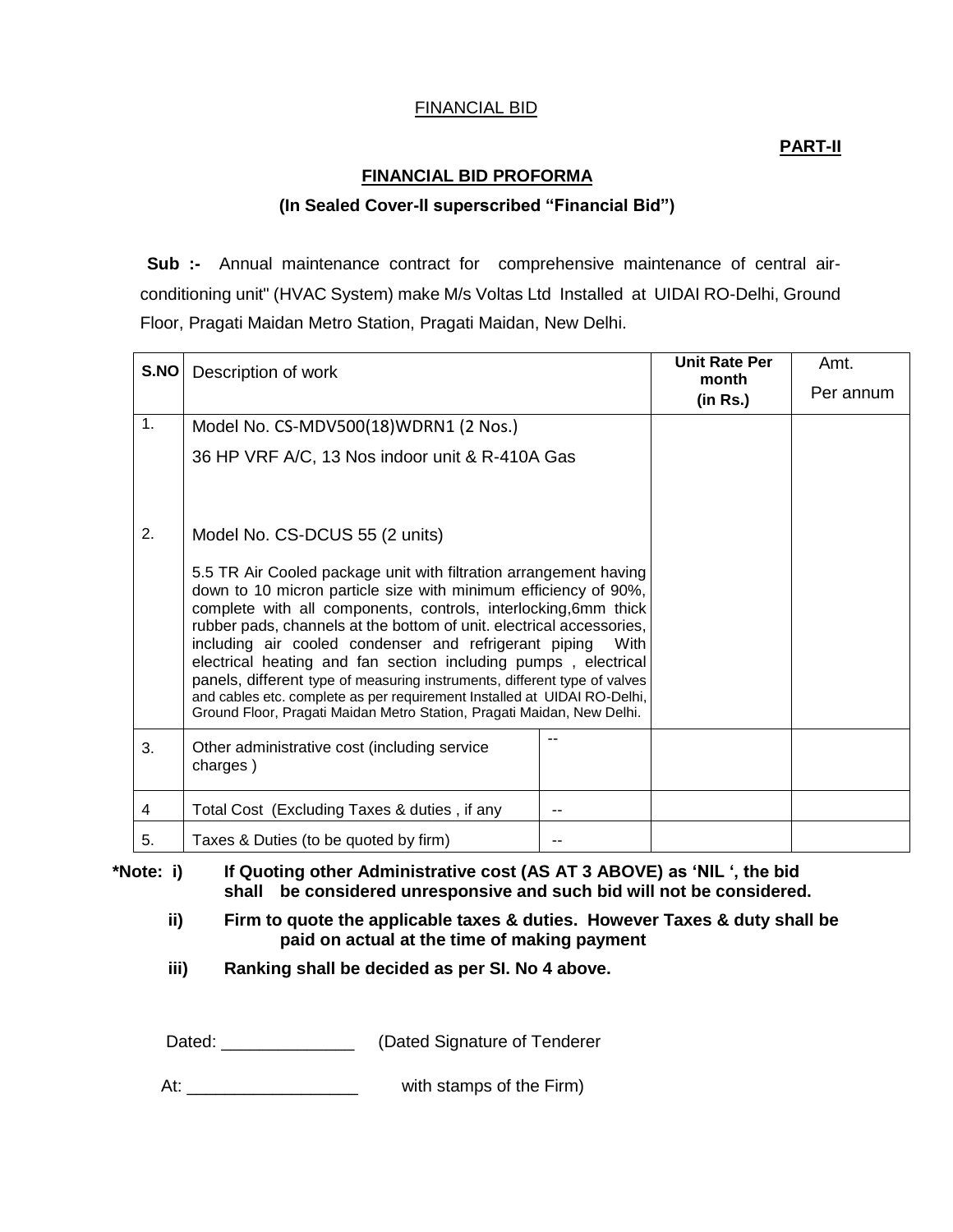# **PART-II**

# **PRICE BID**

Sub: Annual maintenance contract for comprehensive maintenance of central air-conditioning unit" (HVAC System) make M/s Voltas Ltd installed at UIDAI RO-Delhi Ground Floor, Pragati Maidan Metro Station, Pragati Maidan, New Delhi.

We have studied the Bid document No. ----------------------- dated for the subject mentioned work and we accept all terms & conditions specified under the heading" General Terms & Conditions of Bid and Contract".

We hereby confirm that we will provide services as per the orders placed on us from time to time promptly. We also understand that in case of our failure to execute the order, UIDAI RO-Delhi will be free to make alternate arrangements at our risk and cost. We also confirm that in case of unsatisfactory services, UIDAI RO-Delhi has the right to take any legal course of action against us.

We agree to provide the services for the subject work for Annual Maintenance for comprehensive maintenance services as per the rates quoted by us.

We confirm that our quotations will be valid for 90 days from the date of submission of Bid.

Signature (Name of Bidder along

With Rubber Stamp of the firm)

Place:

Date: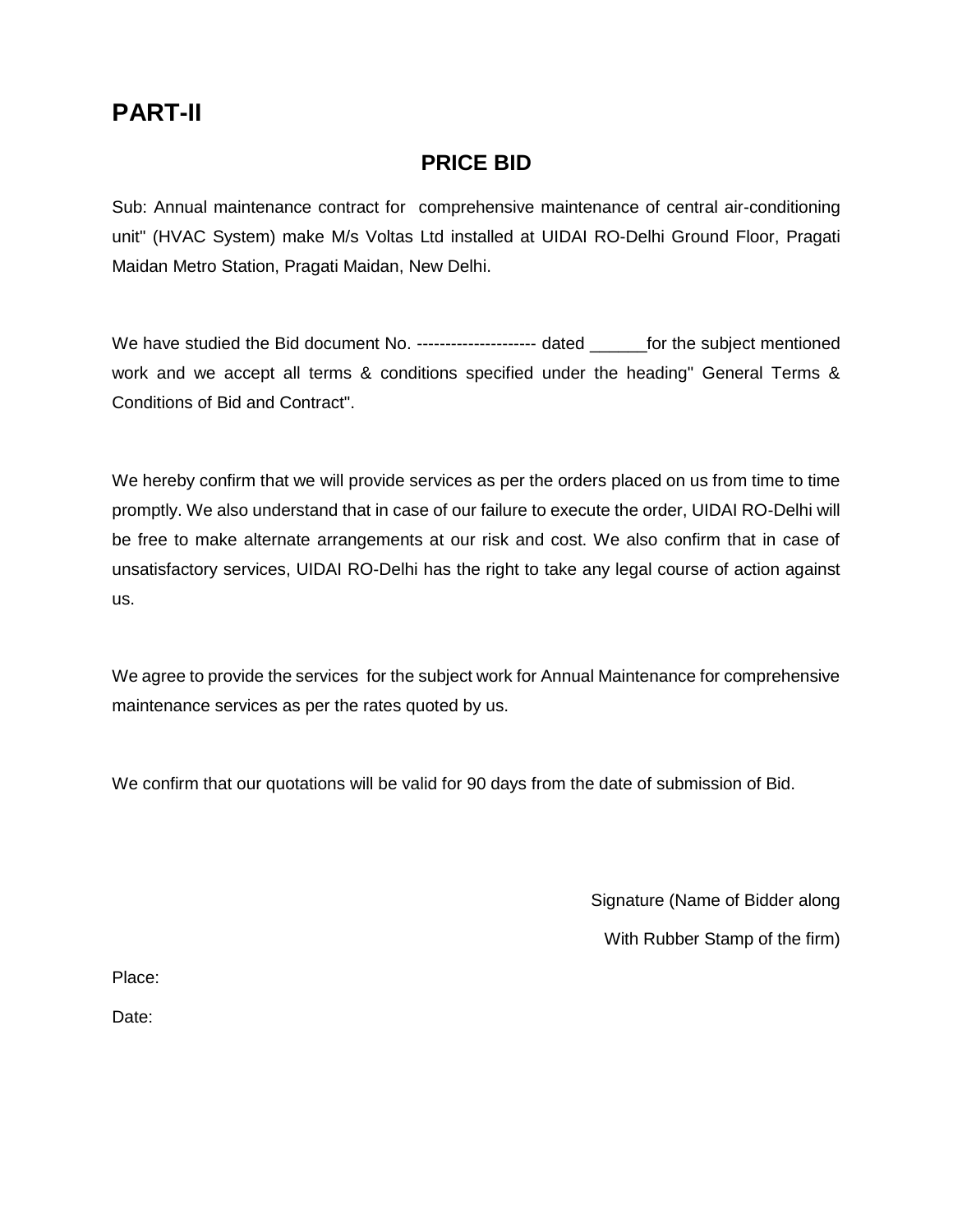# **Particulars of Requirements**

| SI. | Name of item / machinery                                | <b>Capacity</b> | <b>Make</b> |
|-----|---------------------------------------------------------|-----------------|-------------|
| No. |                                                         |                 |             |
| 1.  | Model No. CSMV500(18)WDRN1 (2 Nos.)                     | 36 HP           | M/s Voltas  |
|     | 36 HP VRF A/C, 13 No. indoor unit & R-410A Gas          |                 |             |
| 2.  | Model No. CS-DCUSC55) (2 Nos.)                          | 5.5 tons        | M/s Voltas  |
|     | 5.5 TR Air Cooled package unit with filtration          |                 |             |
|     | arrangement having down to 10 micron particle size      |                 |             |
|     | with minimum efficiency of 90%, complete with all       |                 |             |
|     | components, controls, interlocking, 6mm thick rubber    |                 |             |
|     | pads, channels at the bottom of unit. electrical        |                 |             |
|     | accessories, including air cooled condenser and         |                 |             |
|     | refrigerant piping With electrical heating and fan      |                 |             |
|     | section including pumps, electrical panels, different   |                 |             |
|     | type of measuring instruments, different type of valves |                 |             |
|     | and cables etc. complete as per requirement Installed   |                 |             |
|     | at UIDAI RO-Delhi, Ground Floor, Pragati Maidan         |                 |             |
|     | Metro Station, Pragati Maidan, New Delhi.               |                 |             |
|     |                                                         |                 |             |
|     |                                                         |                 |             |

**Note: Bidders are advised to visit the site for verification of complete system. Variations in quantities of equipment w.r.t as given above are likely to occur as per UIDAI RO-Delhi requirement and during the period of Contract.**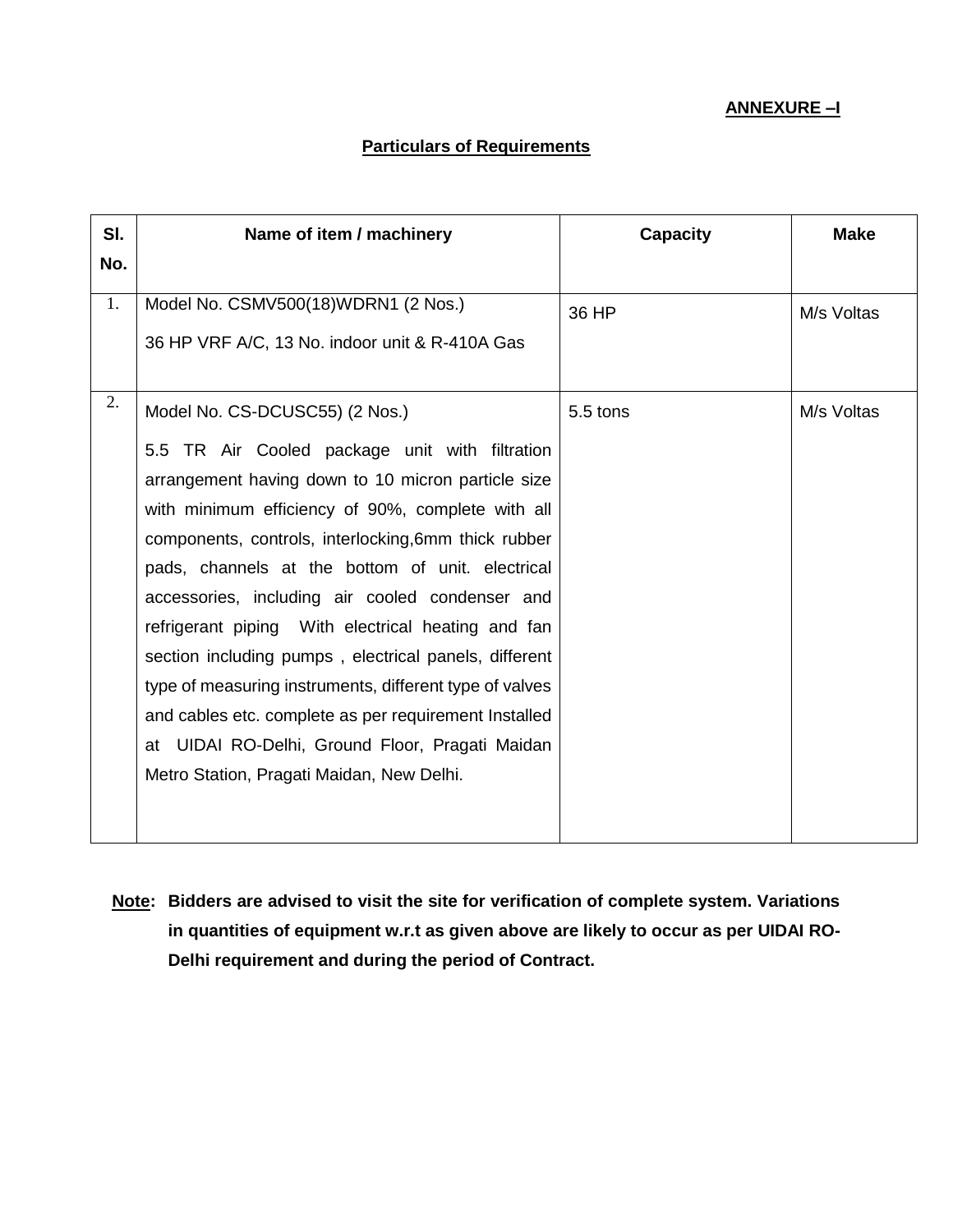# **Annexure-II**

1. Cleaning of, filters and strainers.

2. Starting and stopping the plant in proper sequence

3. Stopping the plant whenever there is some abnormal noise & Leak test of systems

4. Maintaining of proper record of preventive maintenance

5. Maintaining of proper log sheet of running of plant

6. Recording of complains received and attending the same and closing the complain as per format supplied by the UIDAI

7. Descaling /chemical cleaning of condenser Filters & ducts once in a year or whenever required due to dust or any other reason

8. Checking and setting of controls four times in a year.

9. Topping of refrigent whenever required

10. Replacing any defective controls in mechanical/electrical system whenever found defective

11. Rectification of leak if any and testing the system with nitrogen pressure and recommissioning after vaccumization.

12. Attending problems of any nature in compressors, motors, controls, condenser & ducts.

13. Carrying out off season preventive maintenance once a year

14. Replacement of defective ACB's, switches, fuses, contactors, starters, indicating lamps, controls, wires and lugs.

15. Any works, other than indicated above but required essentially for proper functioning of the equipments.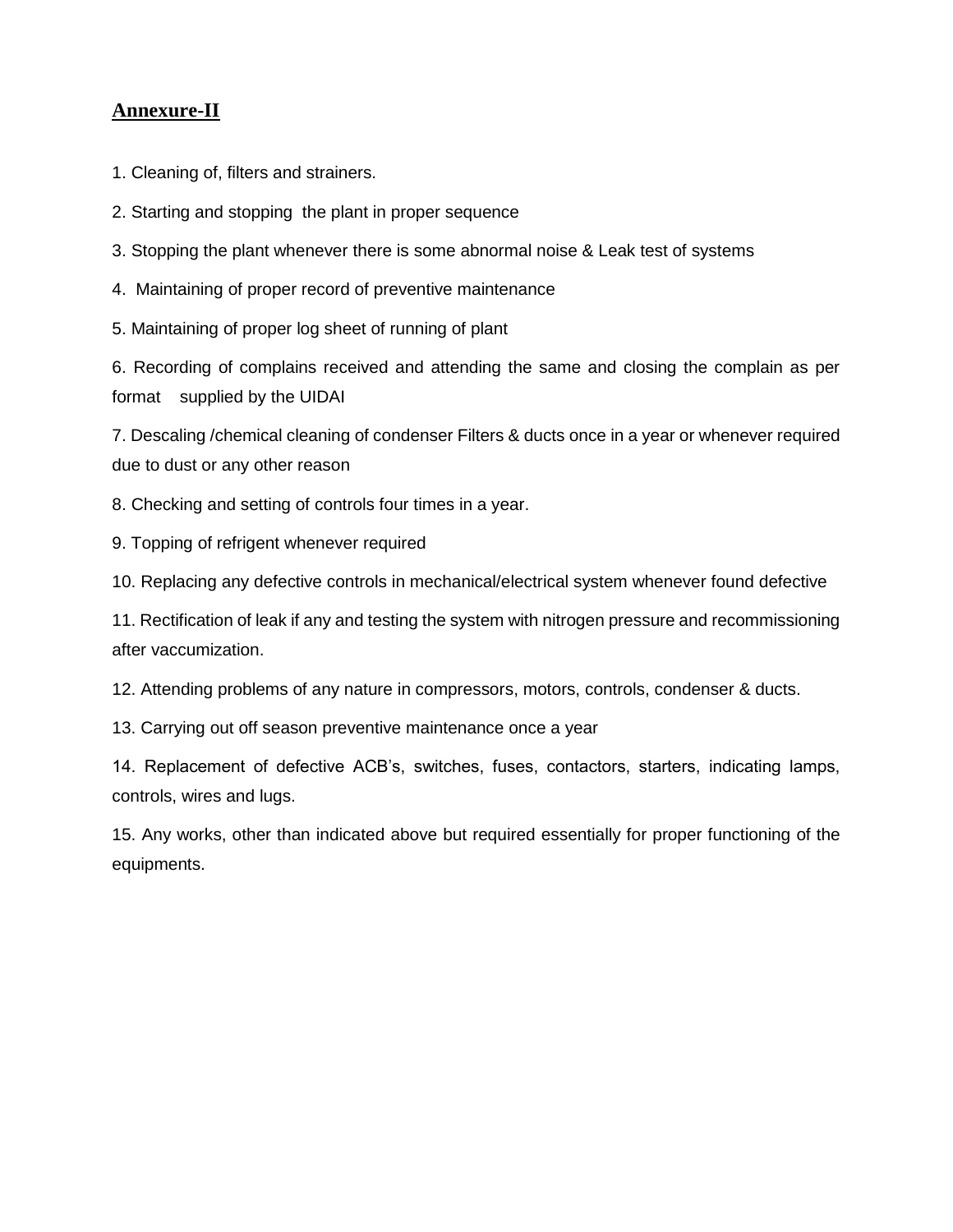# **Annexure- III**

# **PERFORMANCE BANK GUARANTEE**

(With due stamp duty if applicable)

### **OUR LETTER OF GUARANTEE No.** : \_\_\_\_\_\_\_\_\_\_\_\_\_\_

In consideration of UIDAI RO-Delhi, having its office at Ground floor, Pragati Maidan Metro Station, Pragati Maidan, New Delhi-110001. (hereinafter referred to as "UIDAI" which expression shall unless repugnant to the content or meaning thereof include all its successors, administrators and executors) and having entered into an agreement dated \_\_\_\_\_\_\_\_\_\_\_/issued service contract No. **Example 20** and the contract No. \_\_\_\_\_\_\_\_\_\_\_\_\_\_\_\_\_\_\_\_\_\_\_\_\_\_\_\_\_\_\_\_\_\_\_\_\_\_\_\_\_\_\_\_\_\_\_\_\_ (hereinafter referred to as "The Service provider" which expression unless repugnant to the content or meaning thereof, shall include all the successors, administrators, and executors).

WHEREAS the service provider having unequivocally accepted to provide the services as per terms and conditions given in the Agreement dated **by** *Agreement* /Service Contract No. dated \_\_\_\_\_\_\_\_\_\_\_\_\_\_\_\_ and UIDAI having agreed that the Service provider shall furnish to UIDAI a Performance Guarantee for the faithful performance of the entire contract, to the extent of 10% (ten percent) of the value of the service contract i.e. for

We, which shall include OUR successors, administrators and executors herewith establish an irrevocable Letter of Guarantee No. \_\_\_\_\_\_\_\_\_\_\_\_\_\_\_ in your favour for account of \_\_\_\_\_\_\_\_\_\_\_\_\_\_\_\_\_\_\_\_\_\_\_\_\_\_\_\_\_\_\_(The Service provider) in cover of performance guarantee in accordance with the terms and conditions of the Agreement/ Service Contract.

Hereby, we undertake to pay upto but not exceeding \_\_\_\_\_\_\_\_\_\_\_ (say only) upon receipt by us of your first written demand accompanied by your declaration stating that the amount claimed is due by reason of the Service provider having failed to perform the Agreement and despite any contestation on the part of above named Service provider.

This Letter of Guarantee will expire on \_\_\_\_\_\_\_\_\_\_\_\_\_ including 60 days of claim period and any claims made hereunder must be received by us on or before expiry date after which date this Letter of Guarantee will become of no effect whatsoever whether returned to us or not.

**Authorized Signature Manager Seal of Bank**

\_\_\_\_\_\_\_\_\_\_\_\_\_\_\_\_\_

\_\_\_\_\_\_\_\_\_\_\_\_\_\_\_\_\_\_\_\_\_\_\_.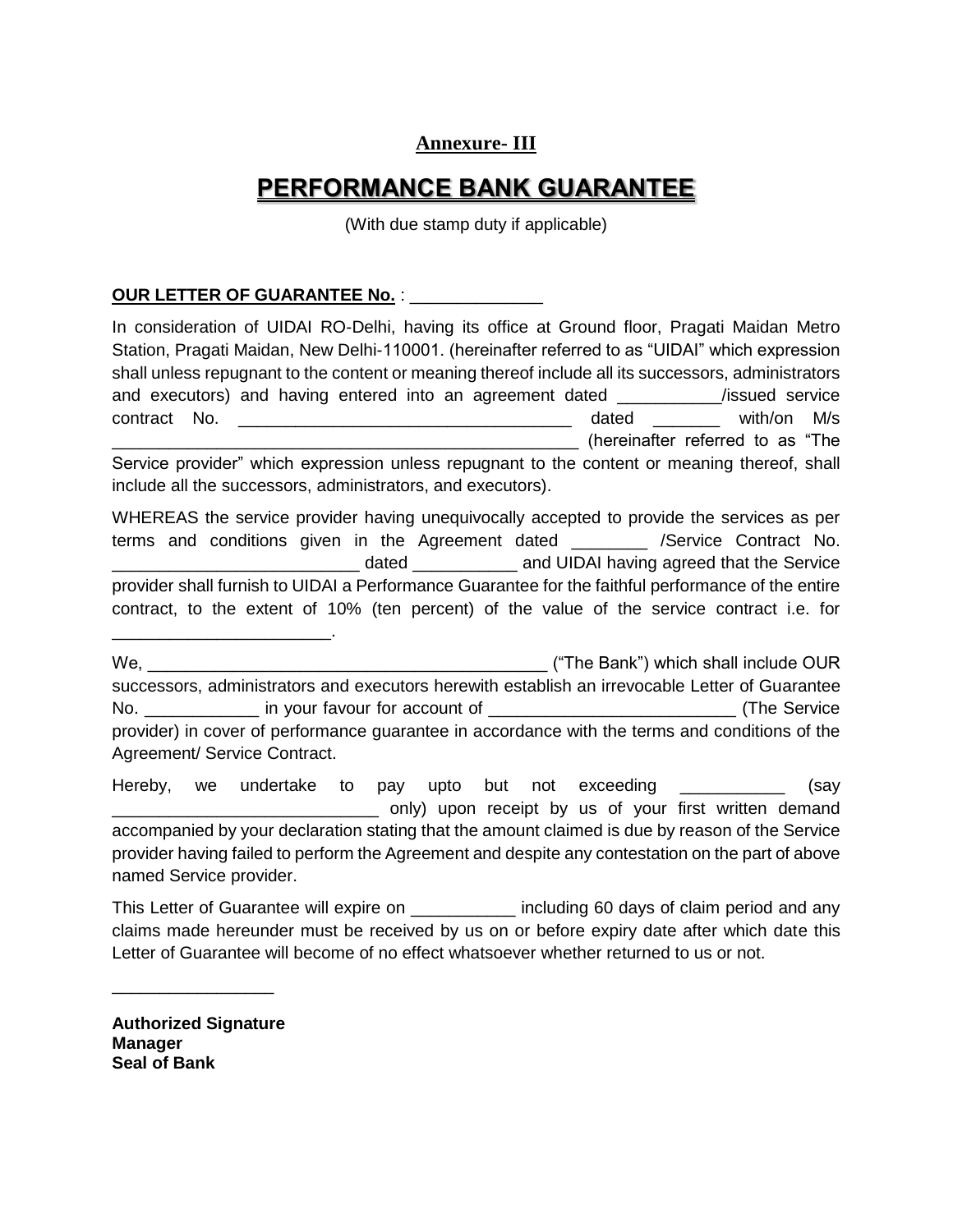# **Annexure -IV**

# **AGREEMENT**

**This agreement made on ………………….. between UIDAI, Ground floor, Pragati Maidan Metro Station, Pragati Maidan, New Delhi-110001 ( hereinafter called the employer) of the one part and ……………………………………here in after called " The Service provider " of the other part.**

Whereas the employer is desirous that certain works should be executed i.e. Annual Maintenance Contract for operation and all Inclusive Comprehensive Maintenance of central air-conditioning plant" (HVAC System) for UIDAI, RO-Delhi

# **NOW THIS AGREEMENT WITNESSETH AS FOLLOWS** :

- **1. In this Agreement words and expressions have the same meanings as are respectively assigned to them in the conditions of contract there after referred to.**
- **2. The following documents shall be deemed to form and be read and construed as part of this agreement viz.**
	- **a) The Tender No.**
	- **b) The award letter No.**
	- **c) References as mentioned in the award letter**
- **3. In consideration of the payments to be made by the employer to the contractor, the contractor hereby covenants upon to execute and maintain the works in conformity in all respects with the provisions of the contract.**